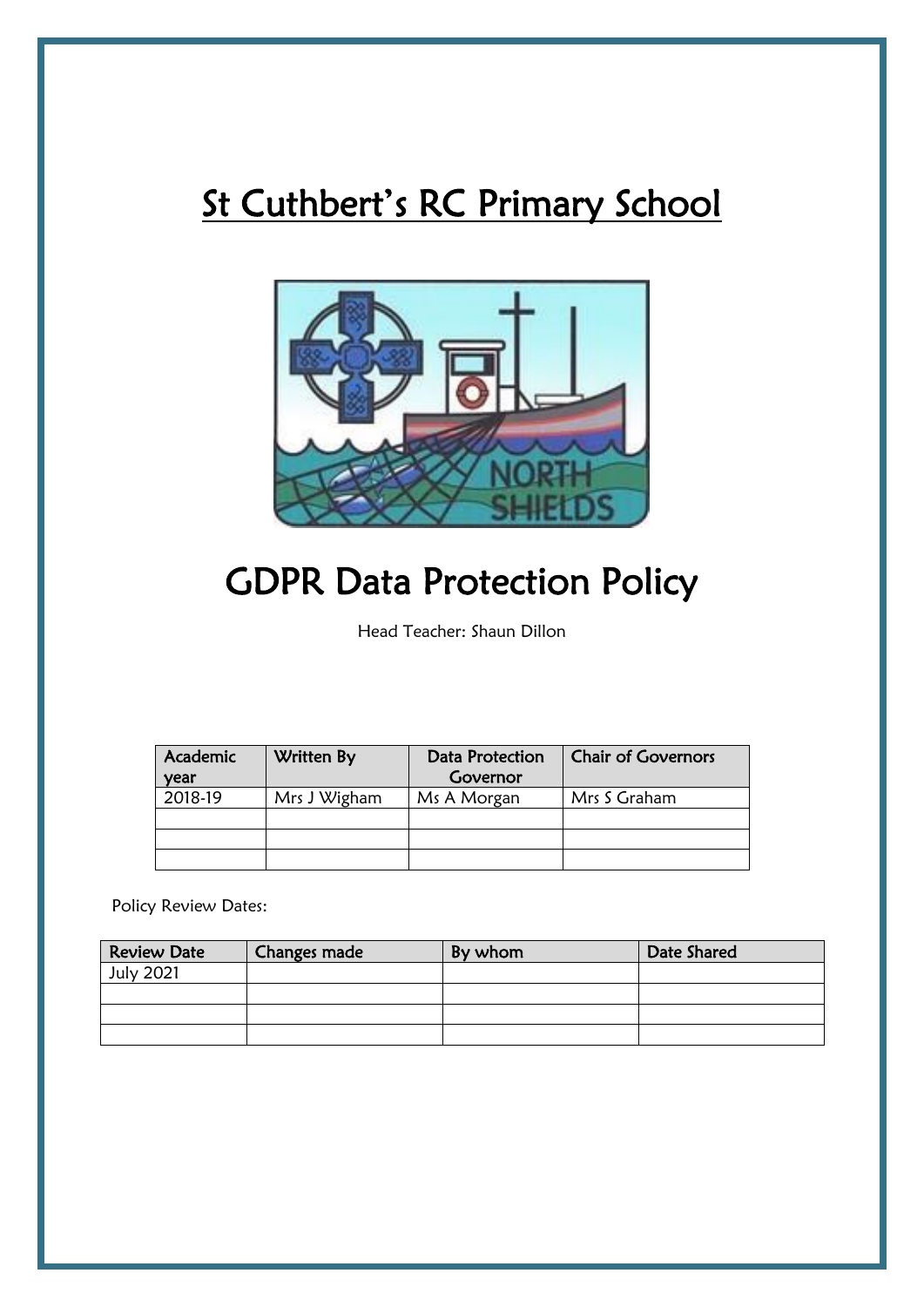## Contents:

### Statement of intent

Legal framework

Applicable data

**Principles** 

Accountability

Data protection officer (DPO)

Lawful processing

Consent

The right to be informed

The right of access

The right to rectification

The right to erasure

The right to restrict processing

The right to data portability

The right to object

[Automated decision making and profiling](#page-16-0) 

Privacy by design and privacy impact assessments

Data breaches

Data security

Publication of information

Photography

Data retention

DBS data

Policy review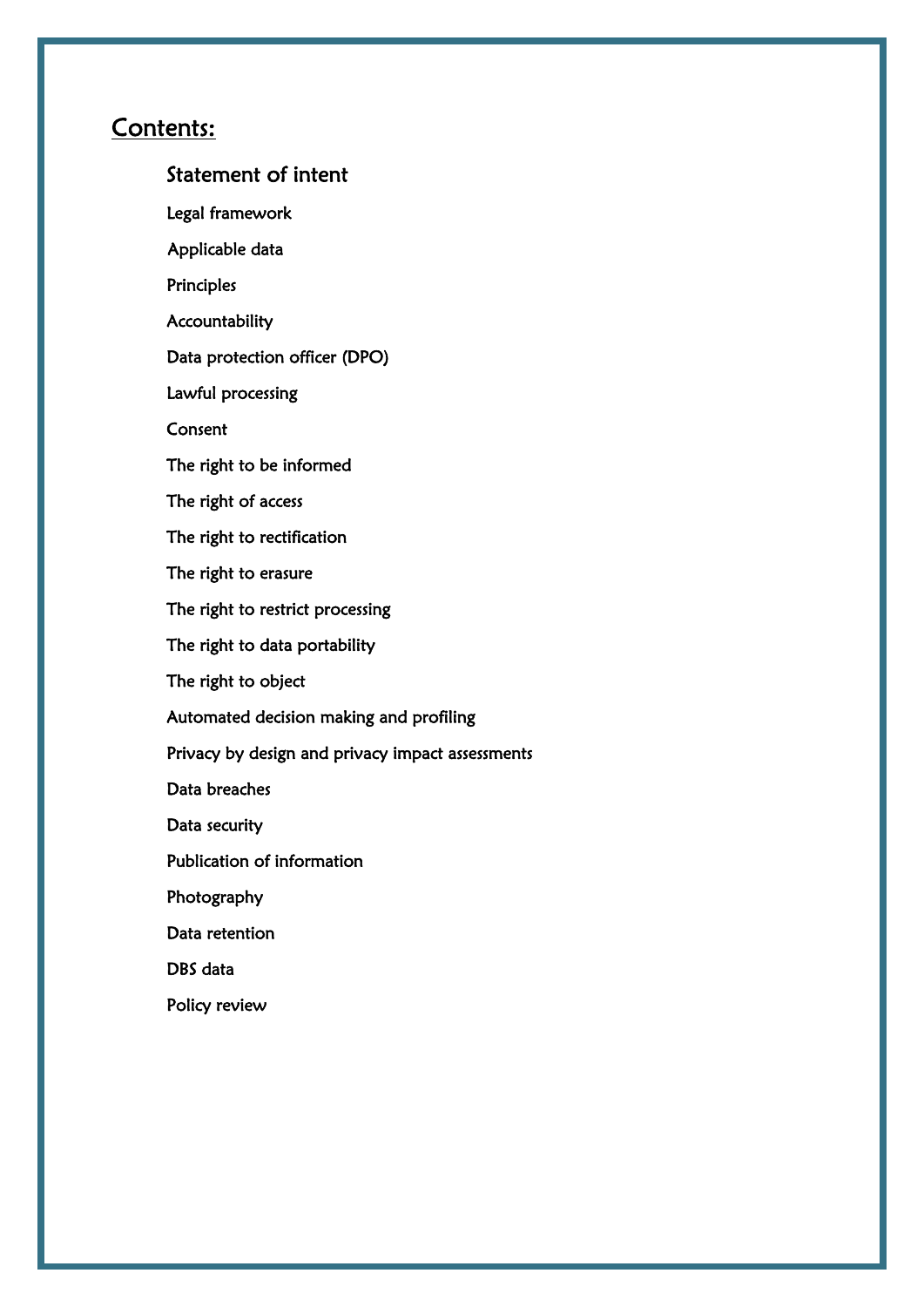## Statement of intent

St Cuthbert's RC Primary School is required to keep and process certain information about its staff members and pupils in accordance with its legal obligations under the General Data Protection Regulation (GDPR).

The school may, from time to time, be required to share personal information about its staff or pupils with other organisations, mainly the LA, other schools and educational bodies, and potentially children's services.

This policy is in place to ensure all staff and governors are aware of their responsibilities and outlines how the school complies with the following core principles of the GDPR.

Organisational methods for keeping data secure are imperative, and St Cuthbert's RC Primary School believes that it is good practice to keep clear practical policies, backed up by written procedures.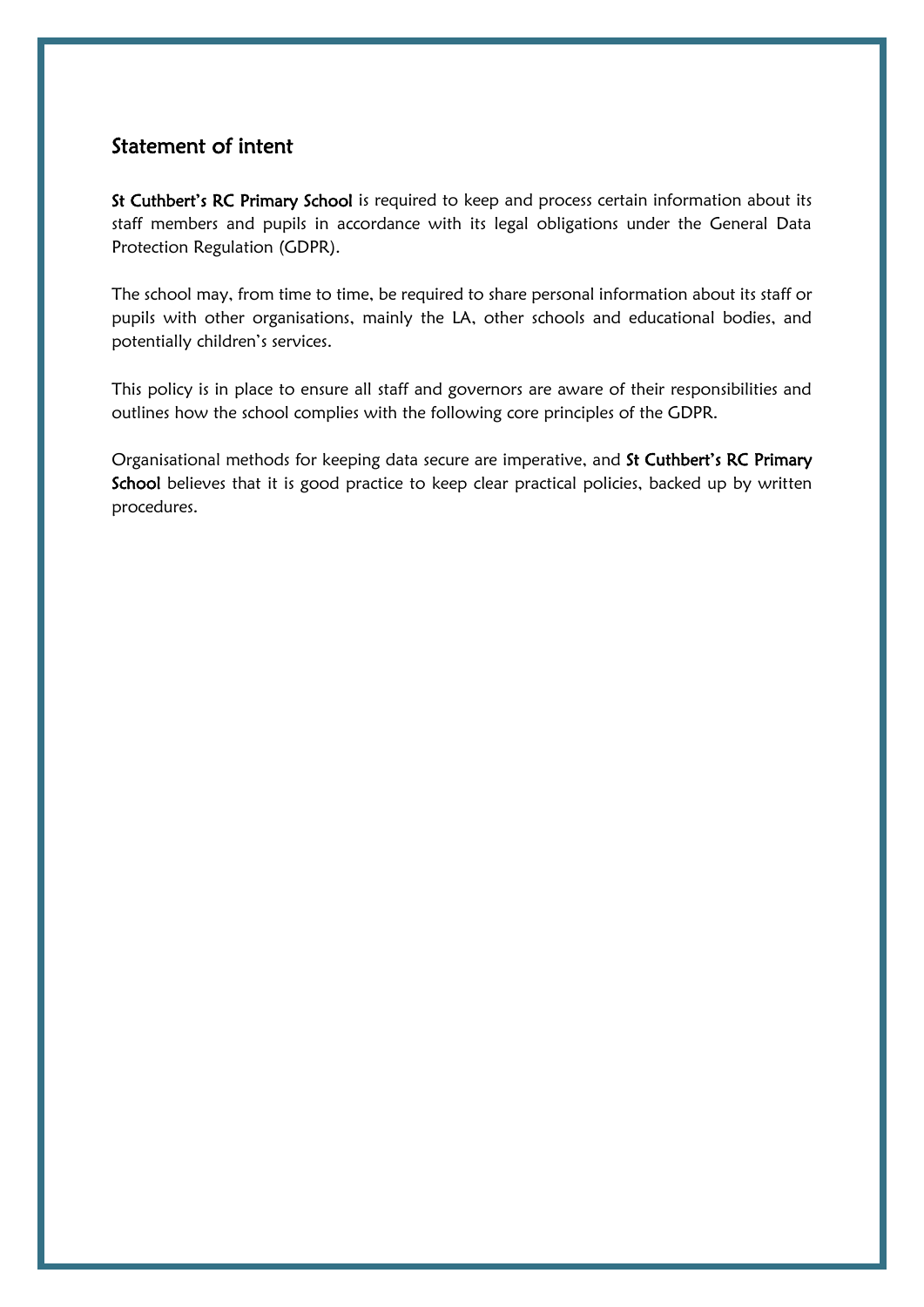#### Legal framework

- 1.1. This policy has due regard to legislation, including, but not limited to the following:
	- The General Data Protection Regulation (GDPR)
	- The Freedom of Information Act 2000
	- The Education (Pupil Information) (England) Regulations 2005 (as amended in 2016)
	- The Freedom of Information and Data Protection (Appropriate Limit and Fees) Regulations 2004
	- The School Standards and Framework Act 1998
- 1.2. This policy will also have regard to the following guidance:
	- Information Commissioner's Office (2017) 'Overview of the General Data Protection Regulation (GDPR)'
	- Information Commissioner's Office (2017) 'Preparing for the General Data Protection Regulation (GDPR) 12 steps to take now'
- 1.3. This policy will be implemented in conjunction with the following other school documents:
	- Photography and Videos Consent Form
	- **E-security Policy**
	- Freedom of Information Policy
	- Staff & Pupil Privacy Statements

#### Applicable data

- 2.1. For the purpose of this policy, personal data refers to information that relates to an identifiable, living individual, including information such as an online identifier, e.g. an IP address. The GDPR applies to both automated personal data and to manual filing systems, where personal data is accessible according to specific criteria, as well as to chronologically ordered data and pseudonymised data, e.g. key-coded.
- 2.2. Sensitive personal data is referred to in the GDPR as 'special categories of personal data', which are broadly the same as those in the Data Protection Act (DPA) 1998. These specifically include the processing of genetic data, biometric data and data concerning health matters.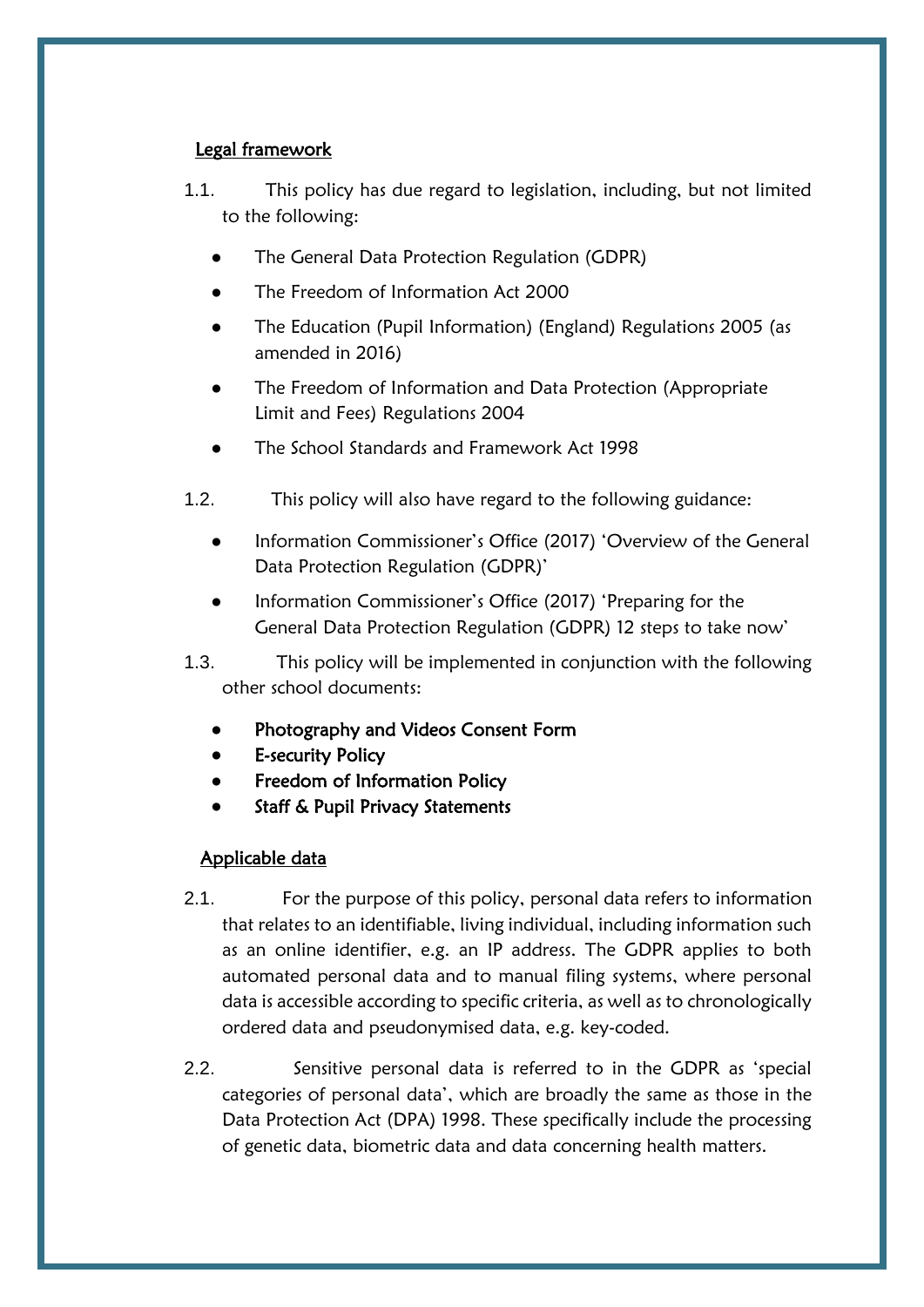#### **Principles**

- 3.1 In accordance with the requirements outlined in the GDPR, personal data will be:
	- Processed lawfully, fairly and in a transparent manner in relation to individuals.
	- Collected for specified, explicit and legitimate purposes and not further processed in a manner that is incompatible with those purposes; further processing for archiving purposes in the public interest, scientific or historical research purposes or statistical purposes shall not be considered to be incompatible with the initial purposes.
	- Adequate, relevant and limited to what is necessary in relation to the purposes for which they are processed.
	- Accurate and, where necessary, kept up-to-date; every reasonable step must be taken to ensure that personal data that are inaccurate, having regard to the purposes for which they are processed, are erased or rectified without delay.
	- Kept in a form which permits identification of data subjects for no longer than is necessary for the purposes for which the personal data are processed; personal data may be stored for longer periods, insofar as the personal data will be processed solely for archiving purposes in the public interest, scientific or historical research purposes or statistical purposes, subject to implementation of the appropriate technical and organisational measures required by the GDPR in order to safeguard the rights and freedoms of individuals.
	- Processed in a manner that ensures appropriate security of the personal data, including protection against unauthorised or unlawful processing and against accidental loss, destruction or damage, using appropriate technical or organisational measures.
- 3.2 The GDPR also requires that "the controller shall be responsible for, and able to demonstrate, compliance with the principles".

#### Accountability

4.1. St Cuthbert's RC Primary School will implement appropriate technical and organisational measures to demonstrate that data is processed in line with the principles set out in the GDPR.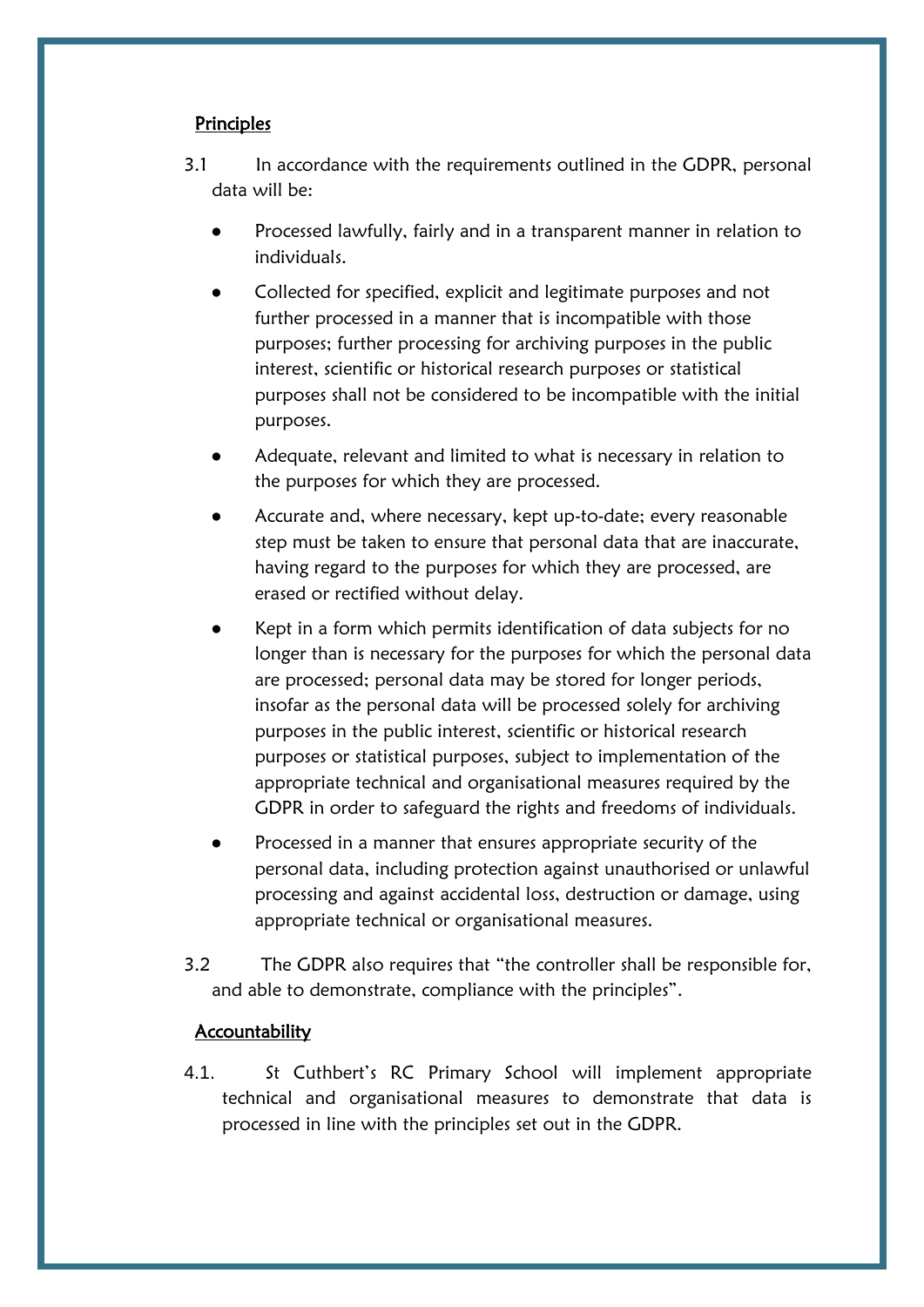- 4.2. The school will provide comprehensive, clear and transparent privacy policies.
- 4.3. Records of activities relating to higher risk processing will be maintained, such as the processing of special categories data or that in relation to criminal convictions and offences.
- 4.4. Internal records of processing activities will include the following:
	- Name and details of the organisation
	- Purpose $(s)$  of the processing
	- Description of the categories of individuals and personal data
	- **Retention schedules**
	- Categories of recipients of personal data
	- Description of technical and organisational security measures
	- Details of transfers to third countries, including documentation of the transfer mechanism safeguards in place

4.5 The school will implement measures that meet the principles of data protection by design and data protection by default, such as:

- Data minimisation.
- Pseudonymisation.
- Transparency.
- Allowing individuals to monitor processing.
- Continuously creating and improving security features.
- 4.6 Data protection impact assessments will be used, where appropriate.

#### Data protection officer (DPO)

5.1. A DPO will be appointed in order to:

- Inform and advise the school and its employees about their obligations to comply with the GDPR and other data protection laws.
- Monitor the school's compliance with the GDPR and other laws, including managing internal data protection activities, advising on data protection impact assessments, conducting internal audits, and providing the required training to staff members.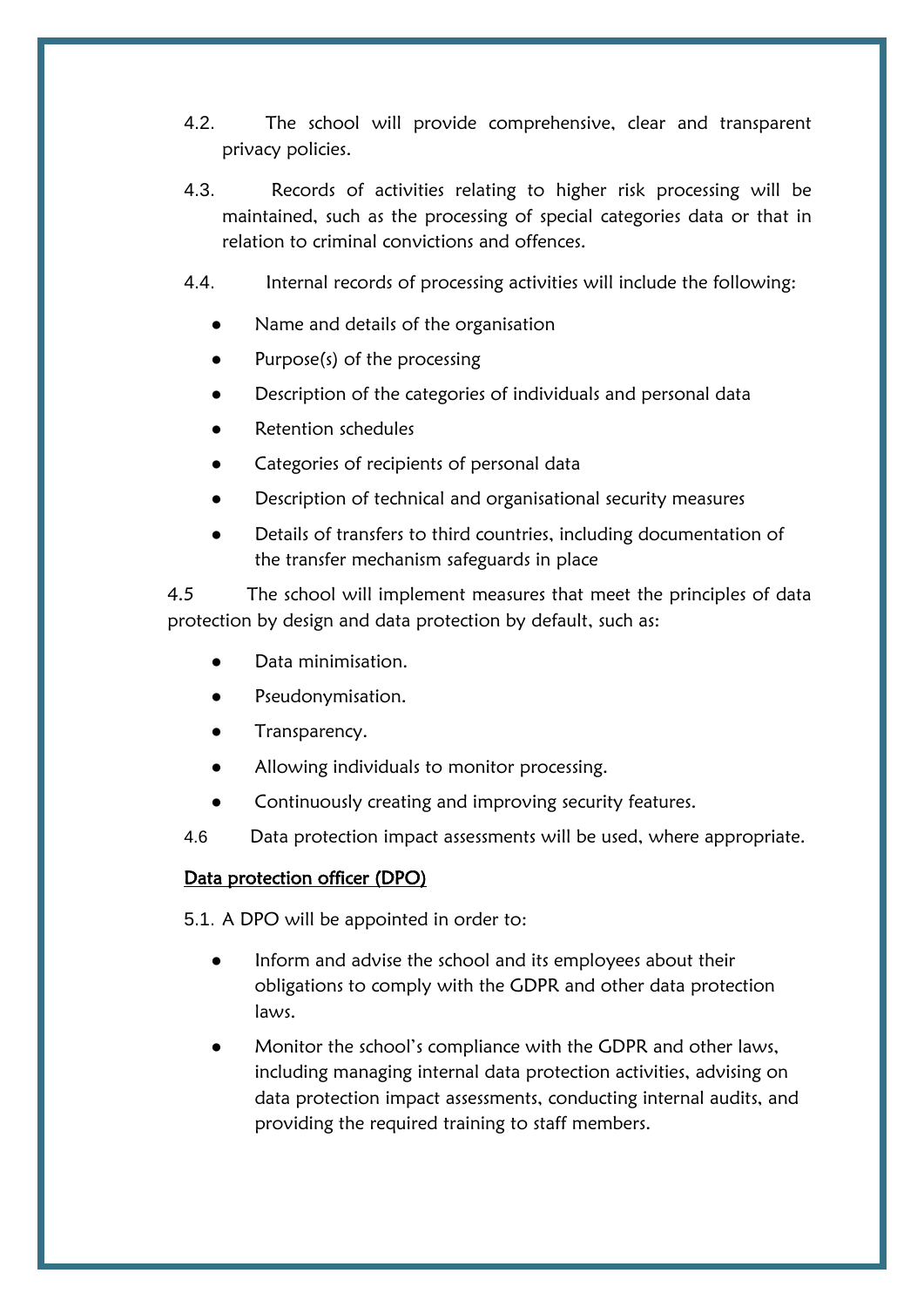- 5.2 The individual appointed as DPO will have professional experience and knowledge of data protection law, particularly that in relation to schools.
- 5.3 The DPO will report to the highest level of management at the school, which is the headteacher.
- 5.4 The DPO will operate independently and will not be dismissed or penalised for performing their task.
- 5.5 Sufficient resources will be provided to the DPO to enable them to meet their GDPR obligations.

#### Lawful processing

- 6.1. The legal basis for processing data will be identified and documented prior to data being processed.
- 6.2. The school will act as a data processor; however, this role may also be undertaken by other third parties.
- 6.3. Under the GDPR, data will be lawfully processed under the following conditions:
	- The consent of the data subject has been obtained.
	- Processing is necessary for:
		- Compliance with a legal obligation.
		- The performance of a task carried out in the public interest or in the exercise of official authority vested in the controller.
		- For the performance of a contract with the data subject or to take steps to enter into a contract.
		- Protecting the vital interests of a data subject or another person.
		- For the purposes of legitimate interests pursued by the controller or a third party, except where such interests are overridden by the interests, rights or freedoms of the data subject. (This condition is not available to processing undertaken by the school in the performance of its tasks.)
- 6.4 Sensitive data will only be processed under the following conditions:
	- Explicit consent of the data subject, unless reliance on consent is prohibited by EU or Member State law.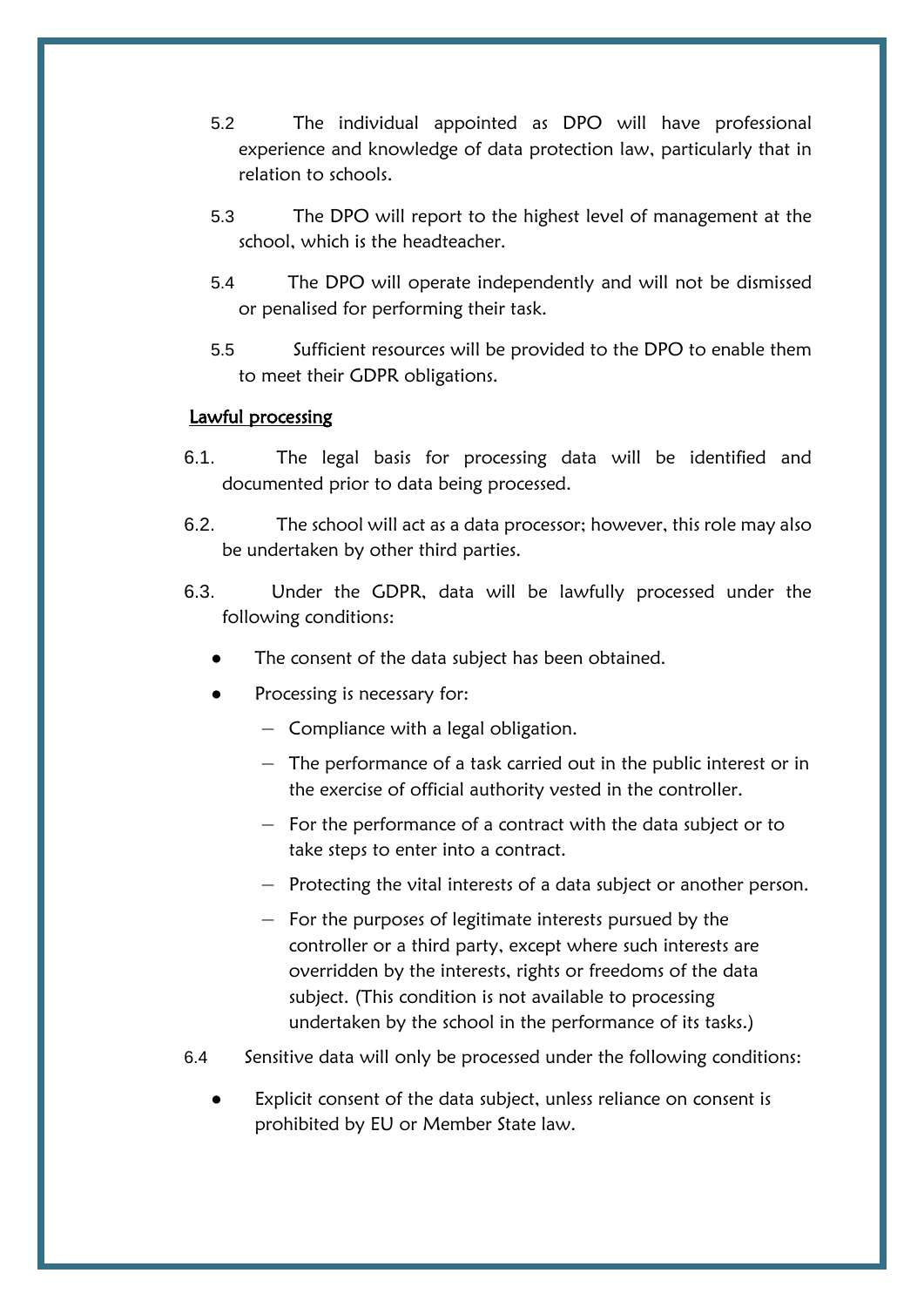- Processing carried out by a not-for-profit body with a political, philosophical, religious or trade union aim provided the processing relates only to members or former members (or those who have regular contact with it in connection with those purposes) and provided there is no disclosure to a third party without consent.
- Processing relates to personal data manifestly made public by the data subject.
- Processing is necessary for:
	- Carrying out obligations under employment, social security or social protection law, or a collective agreement.
	- Protecting the vital interests of a data subject or another individual where the data subject is physically or legally incapable of giving consent.
	- The establishment, exercise or defence of legal claims or where courts are acting in their judicial capacity.
	- Reasons of substantial public interest on the basis of Union or Member State law which is proportionate to the aim pursued and which contains appropriate safeguards.
	- The purposes of preventative or occupational medicine, for assessing the working capacity of the employee, medical diagnosis, the provision of health or social care or treatment or management of health or social care systems and services on the basis of Union or Member State law or a contract with a health professional.
	- Reasons of public interest in the area of public health, such as protecting against serious cross-border threats to health or ensuring high standards of healthcare and of medicinal products or medical devices.
	- Archiving purposes in the public interest, or scientific and historical research purposes or statistical purposes in accordance with Article 89(1).

#### Consent

- 7.1. Consent will be sought prior to processing any data which cannot be done so under any other lawful basis, such as complying with a regulatory requirement.
- 7.2. Consent must be a positive indication. It cannot be inferred from silence, inactivity or pre-ticked boxes.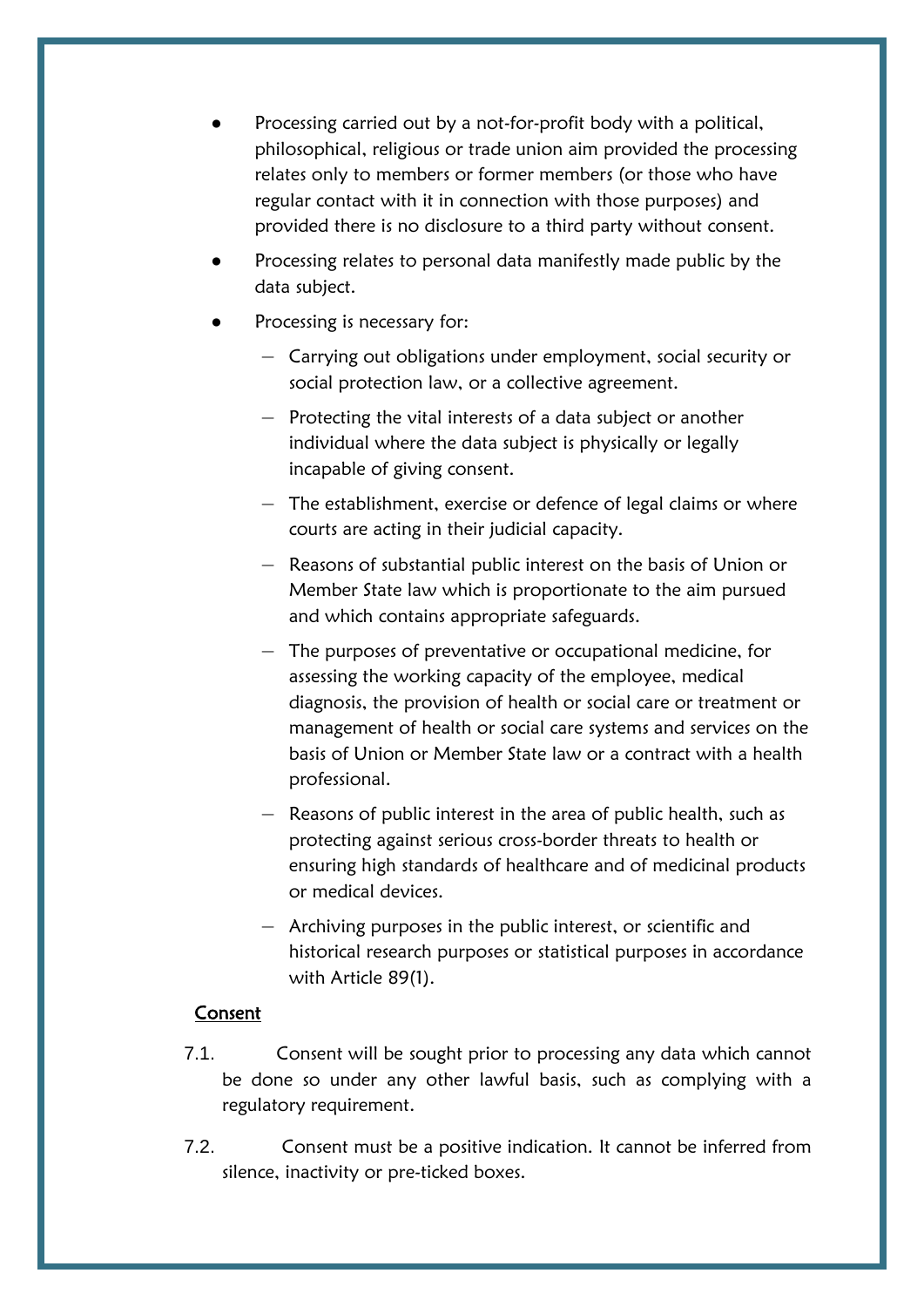- 7.3. Consent will only be accepted where it is freely given, specific, informed and an unambiguous indication of the individual's wishes.
- 7.4. Where consent is given, a record will be kept documenting how and when consent was given.
- 7.5. The school ensures that consent mechanisms meet the standards of the GDPR. Where the standard of consent cannot be met, an alternative legal basis for processing the data must be found, or the processing must cease.
- 7.6. Consent accepted under the DPA will be reviewed to ensure it meets the standards of the GDPR; however, acceptable consent obtained under the DPA will not be reobtained.
- 7.7. Consent can be withdrawn by the individual at any time.
- 7.8. Where a child is under the age of 16 [or younger if the law provides it (up to the age of 13)], the consent of parents will be sought prior to the processing of their data, except where the processing is related to preventative or counselling services offered directly to a child.
- 7.9. When gaining pupil consent, consideration will be given to the age, maturity and mental capacity of the pupil in question. Consent will only be gained from pupils where it is deemed that the pupil has a sound understanding of what they are consenting to.

#### The right to be informed

- 8.1 The privacy notice supplied to individuals in regards to the processing of their personal data will be written in clear, plain language which is concise, transparent, easily accessible and free of charge.
- 8.2 If services are offered directly to a child, the school will ensure that the privacy notice is written in a clear, plain manner that the child will understand.
- 8.3 In relation to data obtained both directly from the data subject and not obtained directly from the data subject, the following information will be supplied within the privacy notice:
	- The contact details of the controller (the school), and where applicable, the controller's representative, as well as the DPO.
	- The purpose of, and the legal basis for, processing the data.
	- The legitimate interests of the controller or third party.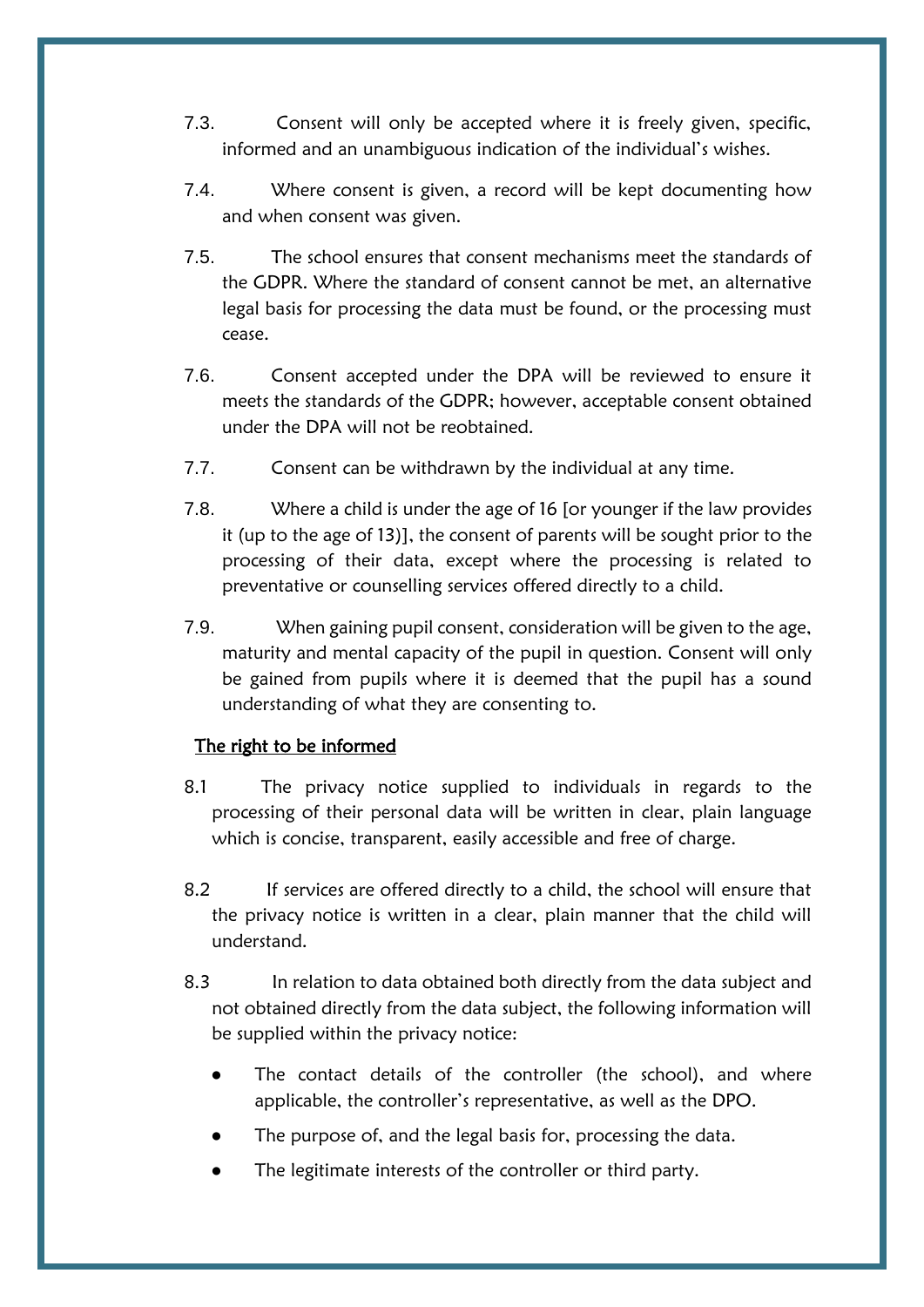- Any recipient or categories of recipients of the personal data.
- Details of transfers to third countries and the safeguards in place.
- The retention period of criteria used to determine the retention period.
- The existence of the data subject's rights, including the right to:
	- Withdraw consent at any time.
	- Lodge a complaint with a supervisory authority.
- The existence of automated decision making, including profiling, how decisions are made, the significance of the process and the consequences.
- 8.4 Where data is obtained directly from the data subject, information regarding whether the provision of personal data is part of a statutory or contractual requirement, as well as any possible consequences of failing to provide the personal data, will be provided.
- 8.5 Where data is not obtained directly from the data subject, information regarding the categories of personal data that the school holds, the source that the personal data originates from and whether it came from publicly accessible sources, will be provided.
- 8.6 For data obtained directly from the data subject, this information will be supplied at the time the data is obtained.
- 8.7 In relation to data that is not obtained directly from the data subject, this information will be supplied:
	- Within one month of having obtained the data.
	- If disclosure to another recipient is envisaged, at the latest, before the data are disclosed.
	- If the data are used to communicate with the individual, at the latest, when the first communication takes place.

#### The right of access

9.1 Individuals have the right to obtain confirmation that their data is being processed.

9.2 Individuals have the right to submit a subject access request (SAR) to gain access to their personal data in order to verify the lawfulness of the processing.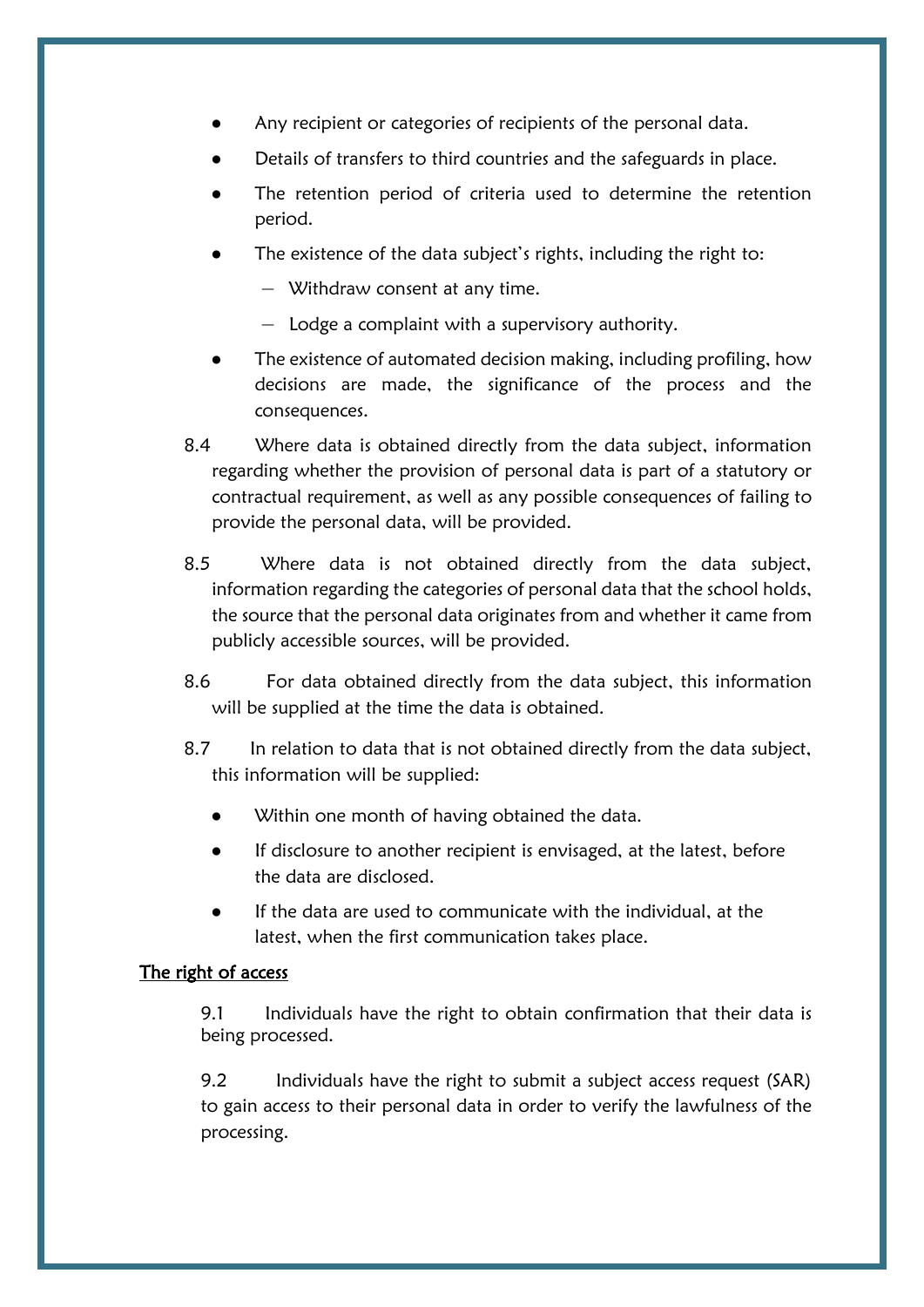9.3 The school will verify the identity of the person making the request before any information is supplied.

9.4 A copy of the information will be supplied to the individual free of charge; however, the school may impose a 'reasonable fee' to comply with requests for further copies of the same information.

9.5 Where a SAR has been made electronically, the information will be provided in a commonly used electronic format.

9.6 Where a request is manifestly unfounded, excessive or repetitive, a reasonable fee will be charged.

9.7 All fees will be based on the administrative cost of providing the information.

9.8 All requests will be responded to without delay and at the latest, within one month of receipt.

9.9 In the event of numerous or complex requests, the period of compliance will be extended by a further two months. The individual will be informed of this extension, and will receive an explanation of why the extension is necessary, within one month of the receipt of the request.

9.10 Where a request is manifestly unfounded or excessive, the school holds the right to refuse to respond to the request. The individual will be informed of this decision and the reasoning behind it, as well as their right to complain to the supervisory authority and to a judicial remedy, within one month of the refusal.

9.11In the event that a large quantity of information is being processed about an individual, the school will ask the individual to specify the information the request is in relation to.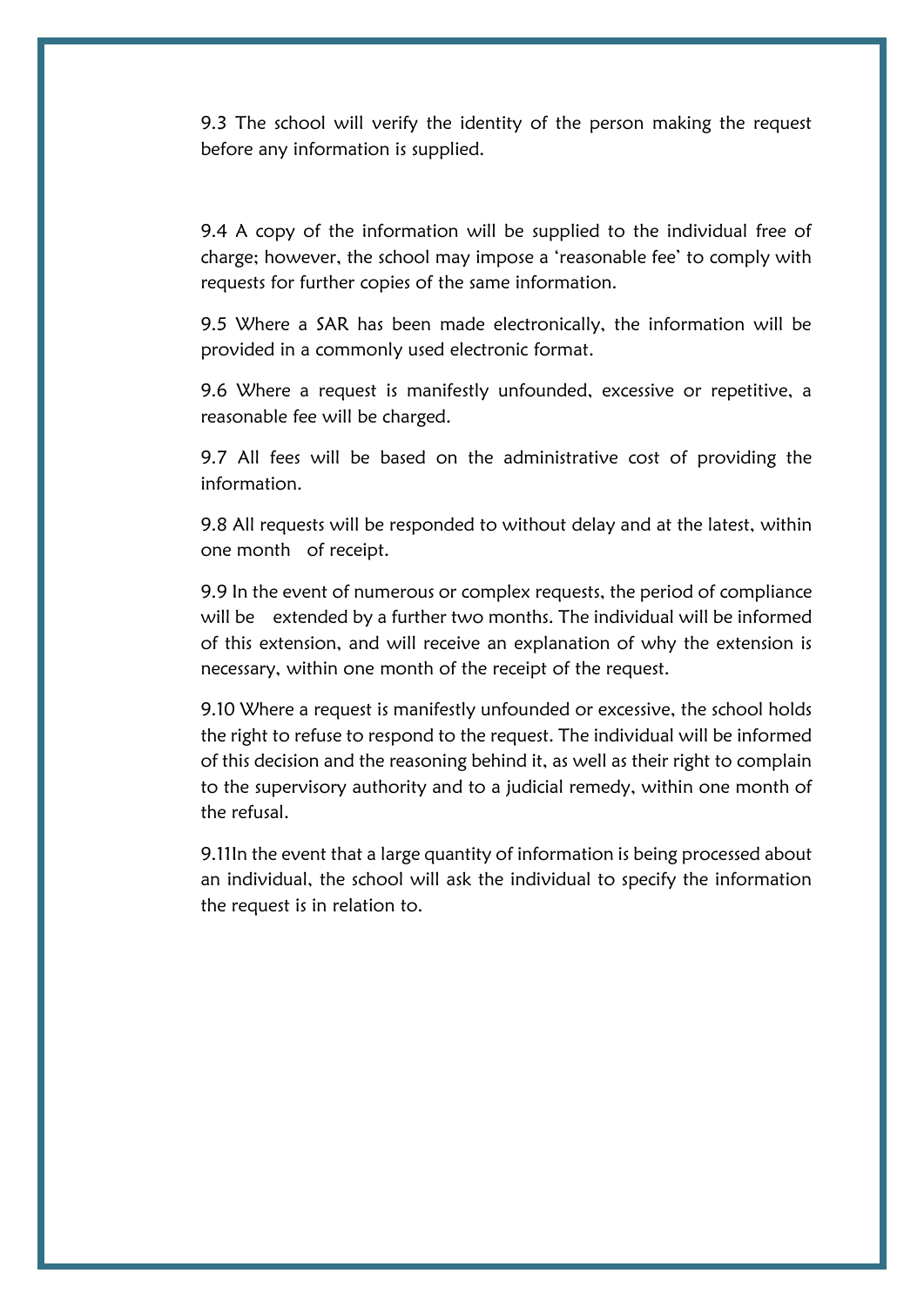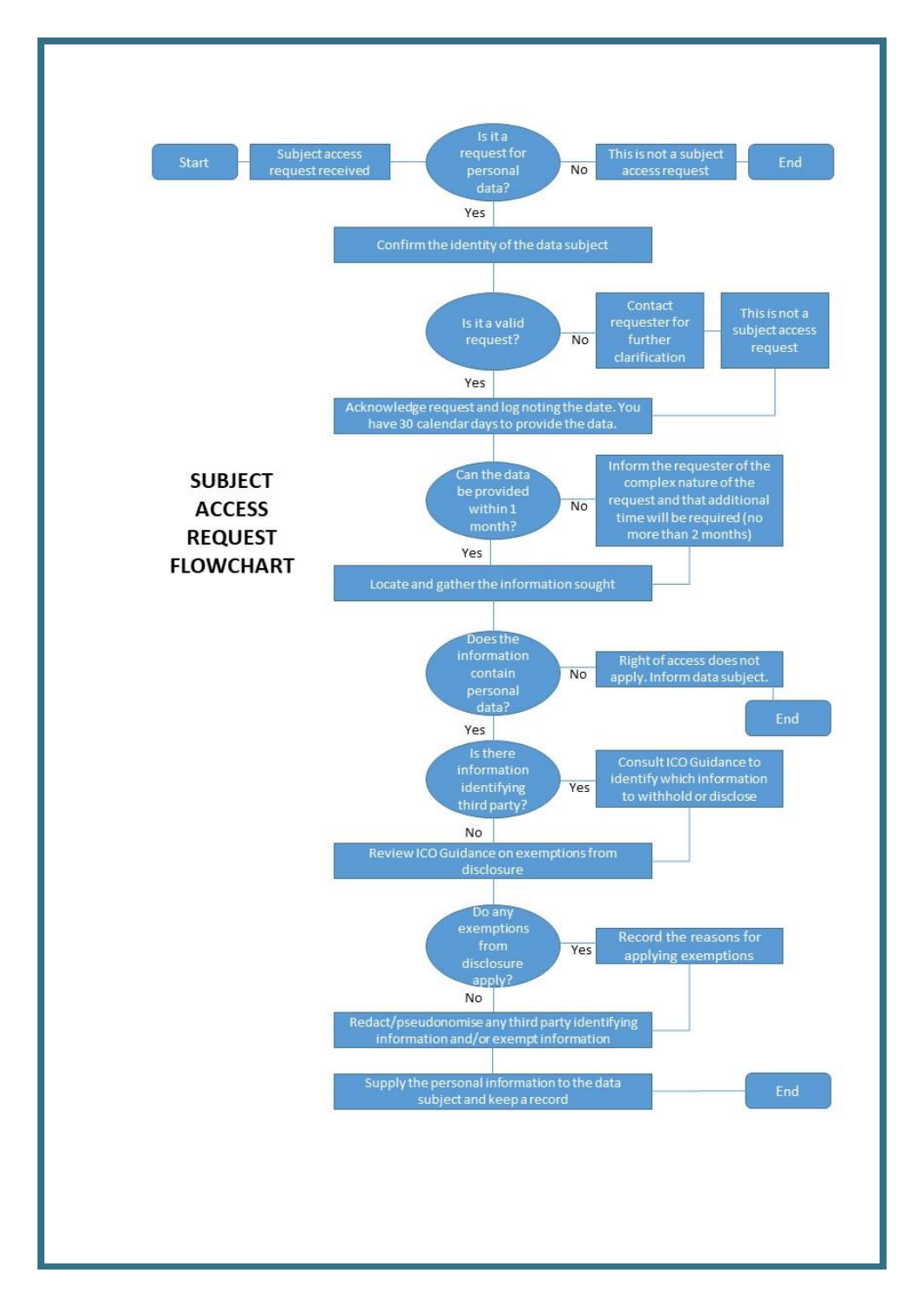#### The right to rectification

10.1 Individuals are entitled to have any inaccurate or incomplete personal data rectified.

10.2 Where the personal data in question has been disclosed to third parties, the school will inform them of the rectification where possible.

10.3 Where appropriate, the school will inform the individual about the third parties that the data has been disclosed to.

10.4 Requests for rectification will be responded to within one month; this will be extended by two months where the request for rectification is complex.

10.5 Where no action is being taken in response to a request for rectification, the school will explain the reason for this to the individual, and will inform them of their right to complain to the supervisory authority and to a judicial remedy.

#### The right to erasure

11.1 Individuals hold the right to request the deletion or removal of personal data where there is no compelling reason for its continued processing.

11.2 Individuals have the right to erasure in the following circumstances:

- Where the personal data is no longer necessary in relation to the purpose for which it was originally collected/processed
- When the individual withdraws their consent
- When the individual objects to the processing and there is no overriding legitimate interest for continuing the processing
- The personal data was unlawfully processed
- The personal data is required to be erased in order to comply with a legal obligation
- The personal data is processed in relation to the offer of information society services to a child
- 11.3 The school has the right to refuse a request for erasure where the personal data is being processed for the following reasons:
	- To exercise the right of freedom of expression and information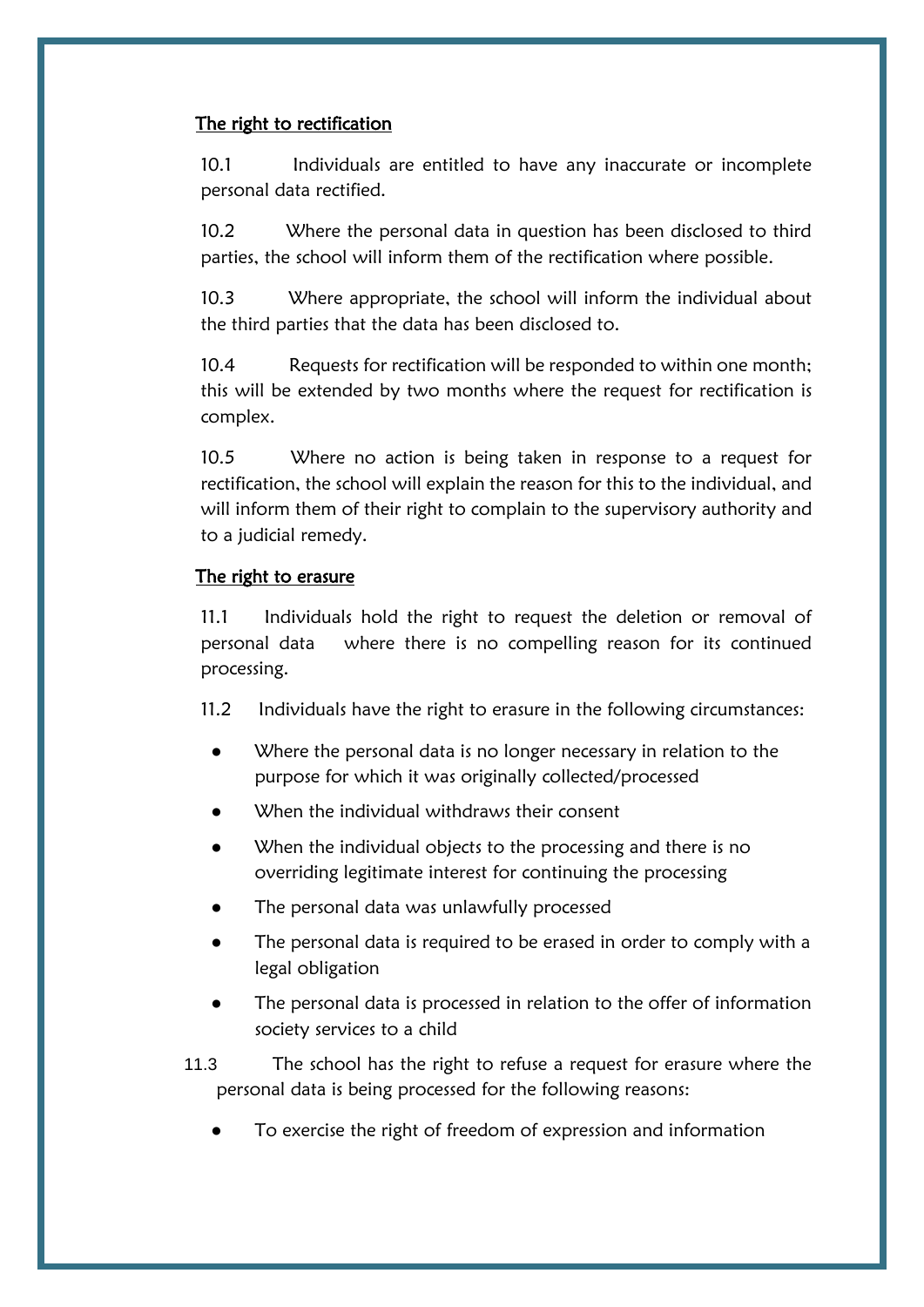- To comply with a legal obligation for the performance of a public interest task or exercise of official authority
- For public health purposes in the public interest
- For archiving purposes in the public interest, scientific research, historical research or statistical purposes
- The exercise or defence of legal claims
- 11.4 As a child may not fully understand the risks involved in the processing of data when consent is obtained, special attention will be given to existing situations where a child has given consent to processing and they later request erasure of the data, regardless of age at the time of the request.
- 11.5. Where personal data has been disclosed to third parties, they will be informed about the erasure of the personal data, unless it is impossible or involves disproportionate effort to do so.
- 11.6. Where personal data has been made public within an online environment, the school will inform other organisations who process the personal data to erase links to and copies of the personal data in question.

#### The right to restrict processing

- 12.1 Individuals have the right to block or suppress the school's processing of personal data.
- 12.2 In the event that processing is restricted, the school will store the personal data, but not further process it, guaranteeing that just enough information about the individual has been retained to ensure that the restriction is respected in future.
- 12.3 The school will restrict the processing of personal data in the following circumstances:
	- Where an individual contests the accuracy of the personal data, processing will be restricted until the school has verified the accuracy of the data
	- Where an individual has objected to the processing and the school is considering whether their legitimate grounds override those of the individual
	- Where processing is unlawful and the individual opposes erasure and requests restriction instead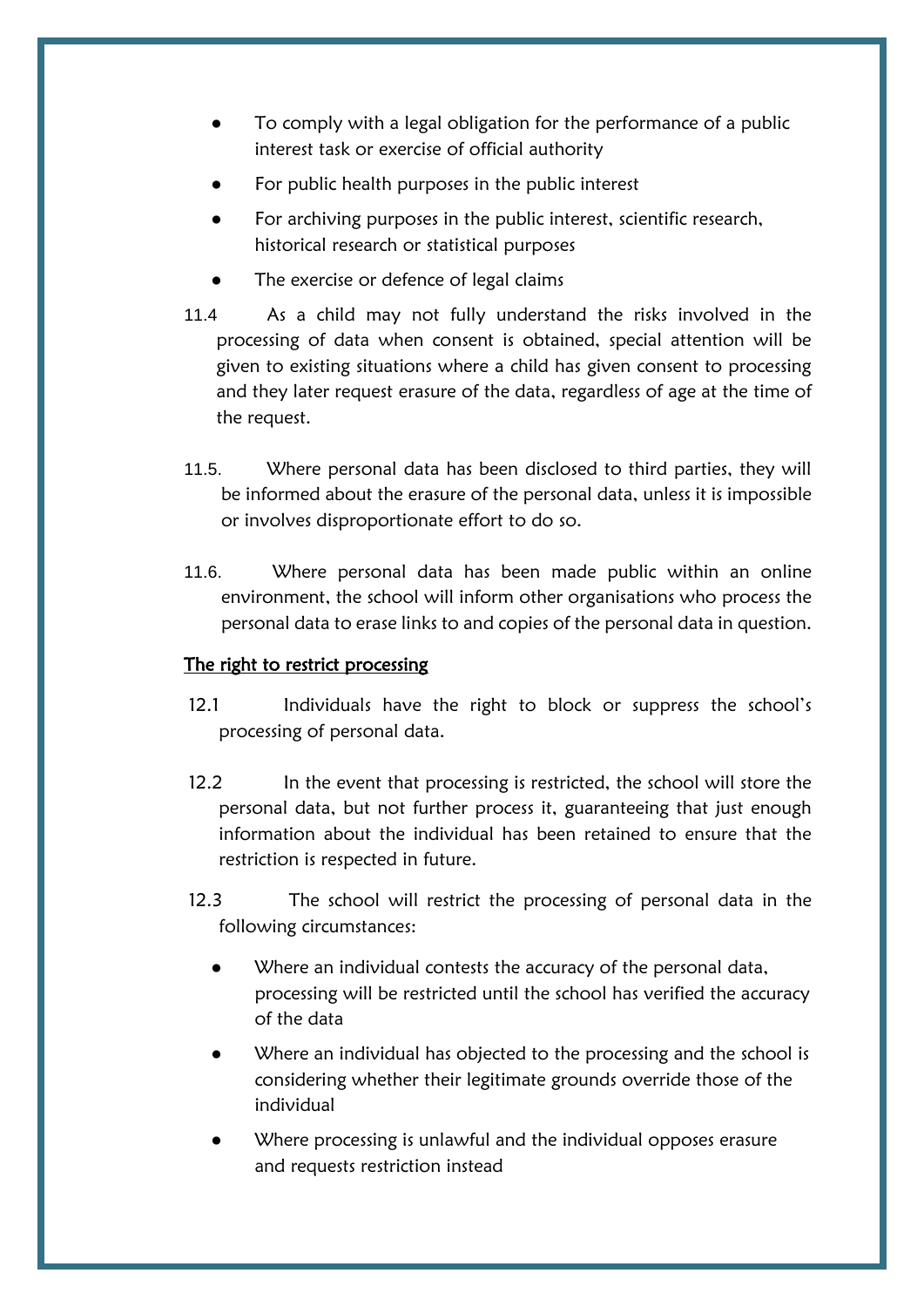- Where the school no longer needs the personal data but the individual requires the data to establish, exercise or defend a legal claim
- 12.4 If the personal data in question has been disclosed to third parties, the school will inform them about the restriction on the processing of the personal data, unless it is impossible or involves disproportionate effort to do so.
- 12.5 The school will inform individuals when a restriction on processing has been lifted.

#### The right to data portability

- 13.1 Individuals have the right to obtain and reuse their personal data for their own purposes across different services.
- 13.2 Personal data can be easily moved, copied or transferred from one IT environment to another in a safe and secure manner, without hindrance to usability.
- 13.3 The right to data portability only applies in the following cases:
	- To personal data that an individual has provided to a controller
	- Where the processing is based on the individual's consent or for the performance of a contract
	- When processing is carried out by automated means
- 13.4 Personal data will be provided in a structured, commonly used and machine- readable form.
- 13.5 The school will provide the information free of charge.
- 13.6 Where feasible, data will be transmitted directly to another organisation at the request of the individual.
- 13.7 The school is not required to adopt or maintain processing systems which are technically compatible with other organisations.
- 13.8 In the event that the personal data concerns more than one individual, the school will consider whether providing the information would prejudice the rights of any other individual.

13.9 The school will respond to any requests for portability within one month.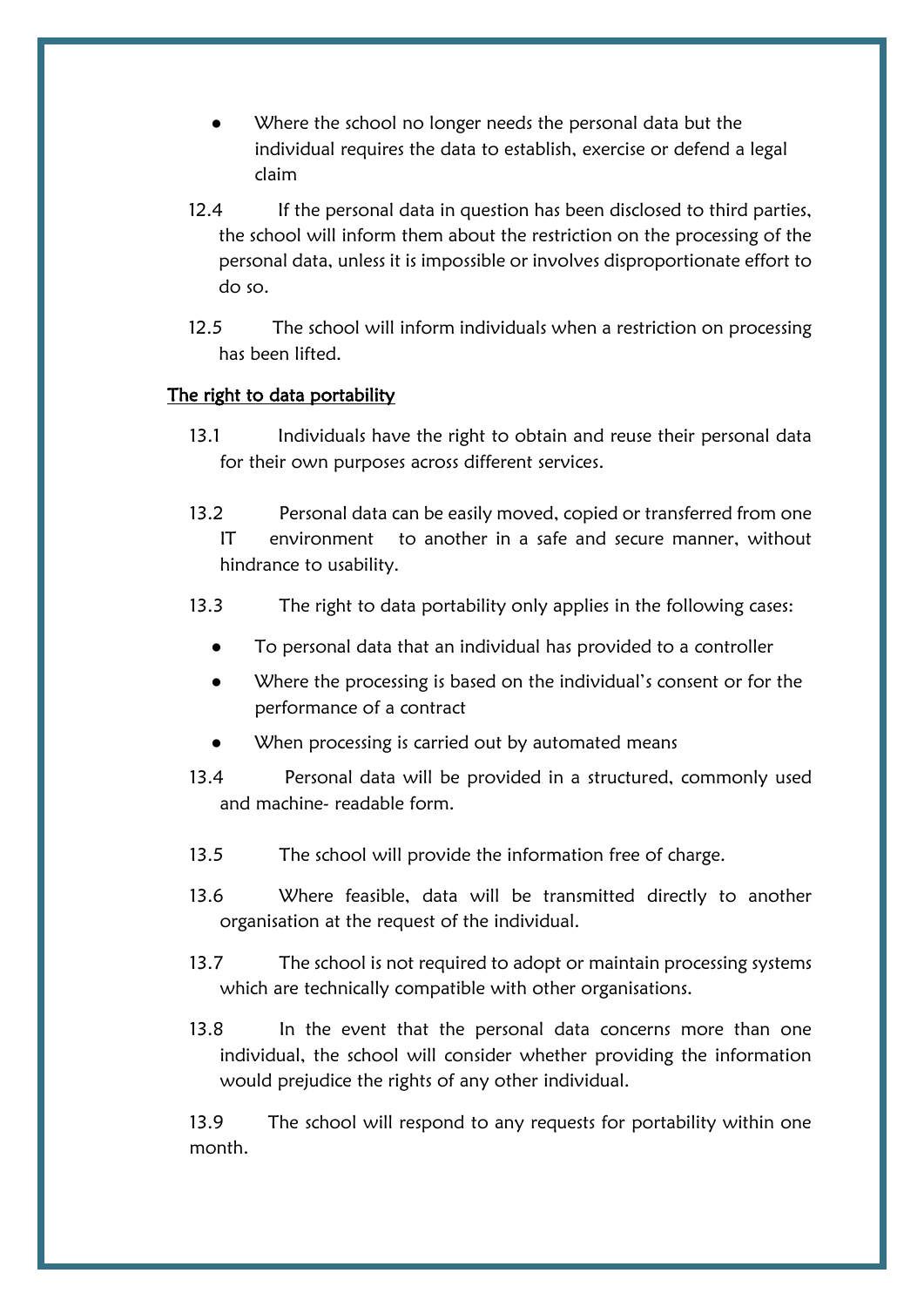- 13.10 Where the request is complex, or a number of requests have been received, the timeframe can be extended by two months, ensuring that the individual is informed of the extension and the reasoning behind it within one month of the receipt of the request.
- 13.11 Where no action is being taken in response to a request, the school will, without delay and at the latest within one month, explain to the individual the reason for this and will inform them of their right to complain to the supervisory authority and to a judicial remedy.

#### The right to object

- 14.1. The school will inform individuals of their right to object at the first point of communication, and this information will be outlined in the privacy notice and explicitly brought to the attention of the data subject, ensuring that it is presented clearly and separately from any other information.
- 14.2. Individuals have the right to object to the following:
	- Processing based on legitimate interests or the performance of a task in the public interest
	- Direct marketing
	- Processing for purposes of scientific or historical research and statistics.
- 14.3. Where personal data is processed for the performance of a legal task or legitimate interests:
	- An individual's grounds for objecting must relate to his or her particular situation.
	- The school will stop processing the individual's personal data unless the processing is for the establishment, exercise or defence of legal claims, or, where the school can demonstrate compelling legitimate grounds for the processing, which override the interests, rights and freedoms of the individual.
- 14.4 Where personal data is processed for direct marketing purposes:
	- The school will stop processing personal data for direct marketing purposes as soon as an objection is received.
	- The school cannot refuse an individual's objection regarding data that is being processed for direct marketing purposes.
- 14.5 Where personal data is processed for research purposes: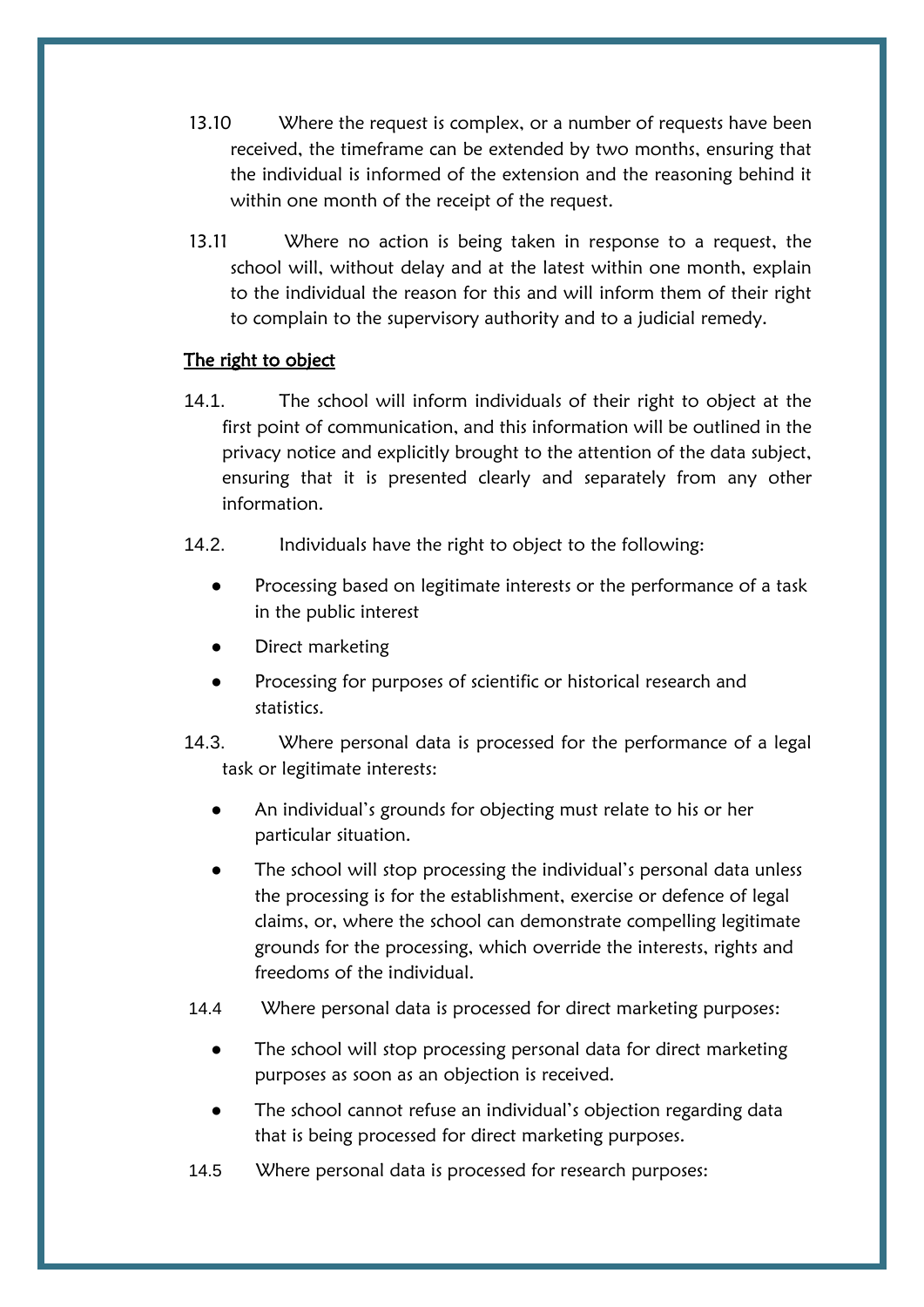- The individual must have grounds relating to their particular situation in order to exercise their right to object.
- Where the processing of personal data is necessary for the performance of a public interest task, the school is not required to comply with an objection to the processing of the data.
- 14.6. Where the processing activity is outlined above, but is carried out online, the school will offer a method for individuals to object online.

#### <span id="page-16-0"></span>Automated decision making and profiling

- 15.1. Individuals have the right not to be subject to a decision when:
	- It is based on automated processing, e.g. profiling.
	- It produces a legal effect or a similarly significant effect on the individual.
- 15.2. The school will take steps to ensure that individuals are able to obtain human intervention, express their point of view, and obtain an explanation of the decision and challenge it.
- 15.3. When automatically processing personal data for profiling purposes, the school will ensure that the appropriate safeguards are in place, including:
	- Ensuring processing is fair and transparent by providing meaningful information about the logic involved, as well as the significance and the predicted impact.
	- Using appropriate mathematical or statistical procedures.
	- Implementing appropriate technical and organisational measures to enable inaccuracies to be corrected and minimise the risk of errors.
	- Securing personal data in a way that is proportionate to the risk to the interests and rights of the individual and prevents discriminatory effects.
- 15.4. Automated decisions must not concern a child or be based on the processing of sensitive data, unless:
	- The school has the explicit consent of the individual.
	- The processing is necessary for reasons of substantial public interest on the basis of Union/Member State law.

## Privacy by design and privacy impact assessments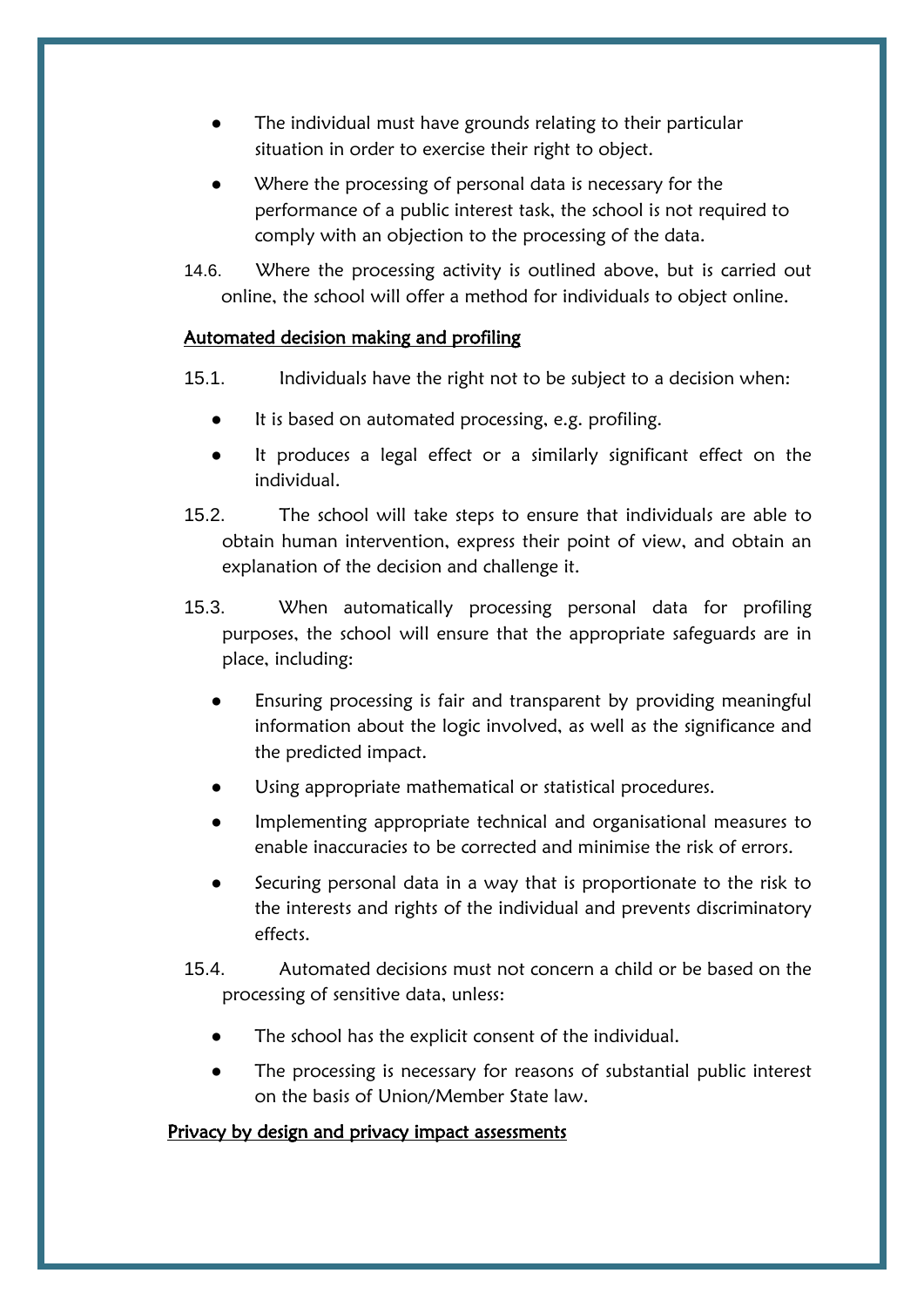- 16.1. The school will act in accordance with the GDPR by adopting a privacy by design approach and implementing technical and organisational measures which demonstrate how the school has considered and integrated data protection into processing activities.
- 16.2. Data protection impact assessments (DPIAs) will be used to identify the most effective method of complying with the school's data protection obligations and meeting individuals' expectations of privacy.
- 16.3. DPIAs will allow the school to identify and resolve problems at an early stage, thus reducing associated costs and preventing damage from being caused to the school's reputation which might otherwise occur.
- 16.4. A DPIA will be carried out when using new technologies or when the processing is likely to result in a high risk to the rights and freedoms of individuals.
- 16.5. A DPIA will be used for more than one project, where necessary.
- 16.6. High risk processing includes, but is not limited to, the following:
	- Systematic and extensive processing activities, such as profiling
	- Large scale processing of special categories of data or personal data which is in relation to criminal convictions or offences
	- The use of CCTV.

16.7 The school will ensure that all DPIAs include the following information:

- A description of the processing operations and the purposes
- An assessment of the necessity and proportionality of the processing in relation to the purpose
- An outline of the risks to individuals
- The measures implemented in order to address risk
- 16.8 Where a DPIA indicates high risk data processing, the school will consult the ICO to seek its opinion as to whether the processing operation complies with the GDPR.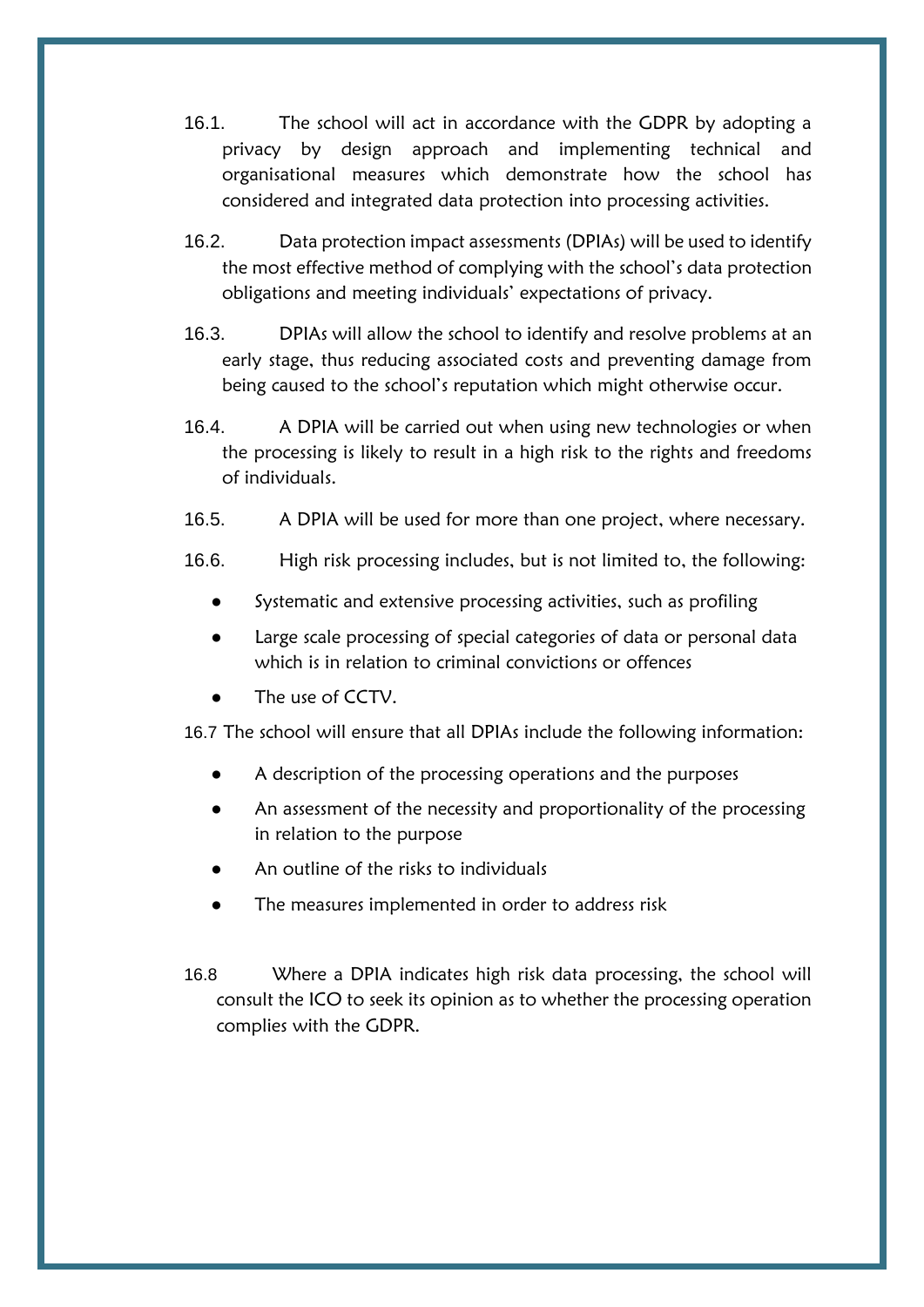### DATA PROTECTION IMPACT ASSESSMENT (DPIA)

DPIA's are needed to identify and reduce the privacy risks of projects, such as installing new IT system for storing and accessing personal data. PIA's can identify the risks of harm to individuals' rights through misuse of their personal information. PIA's can also be used to inform the data map.

You must do a DPIA before you begin any type of processing which is "likely to result in a high risk". This means that although you have not yet assessed the actual level of risk you need to screen for factors that point to the potential for a widespread or serious impact on individuals.

In particular, the GDPR says you must do a DPIA if you plan to:

- use systematic and extensive profiling with significant effects;
- process special category or criminal offence data on a large scale; or
- systematically monitor publicly accessible places on a large scale.

The ICO also requires you to do a DPIA if you plan to:

- use new technologies;
- use profiling or special category data to decide on access to services;
- profile individuals on a large scale;
- process biometric data;
- process genetic data;
- match data or combine datasets from different sources;
- collect personal data from a source other than the individual without providing them with a privacy notice ('invisible processing');
- track individuals' location or behaviour;
- profile children or target marketing or online services at them; or
- process data that might endanger the individual's physical health or safety in the event of a security breach.

You should also think carefully about doing a DPIA for any other processing that is large scale, involves profiling or monitoring, decides on access to services or opportunities, or involves sensitive data or vulnerable individuals.

Even if there is no specific indication of likely high risk, it is good practice to do a DPIA for any major new project involving the use of personal data. You can use or adapt the checklists to help you carry out this screening exercise.

How do we carry out a DPIA?

A DPIA should begin early in the life of a project, before you start your processing, and run alongside the planning and development process. It should include these steps: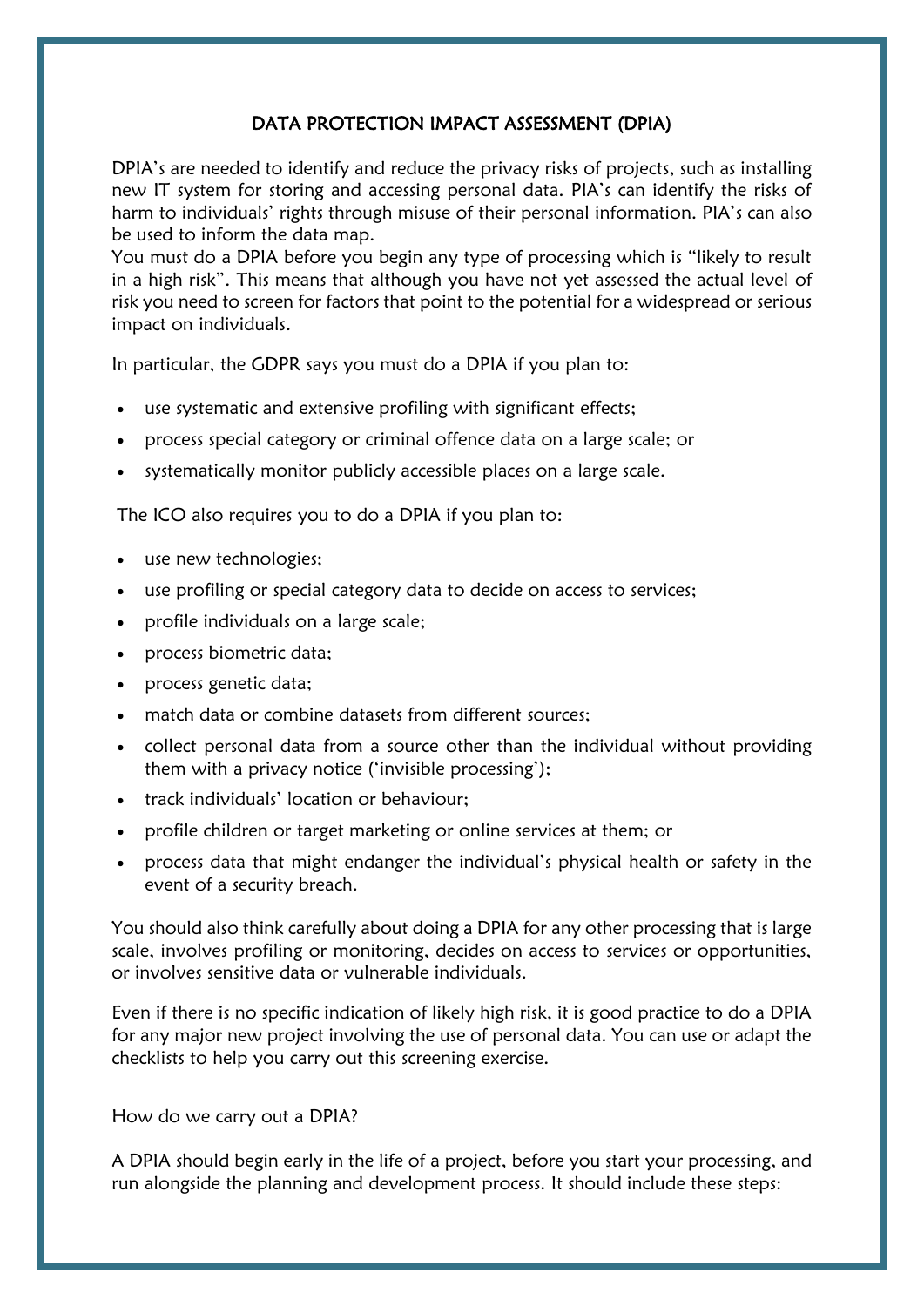

As part of this process, ask yourself the following questions:-

- 1. What is the aim of the project
- 2. Which personal data will be collected
- 3. How will the data be collected
- 4. Where will the data be stored
- 5. How will the data be shared
- 6. How will the data be amended or deleted
- 7. Are there any risks to individuals, compliance or the school
- 8. Are there any solutions to the identified risks

The PIA should be signed off by the individual completing the assessment and should include their contact details for any future privacy concerns.

You must consult the ICO if your DPIA identifies a high risk and you cannot take measures to reduce that risk. You cannot begin the processing until you have consulted us. A template to use for all projects follows which should be used and saved with all procurement paperwork. Please send a copy to the DPO when completed at [ccc.dpo@ntlp.org.uk.](mailto:ccc.dpo@ntlp.org.uk)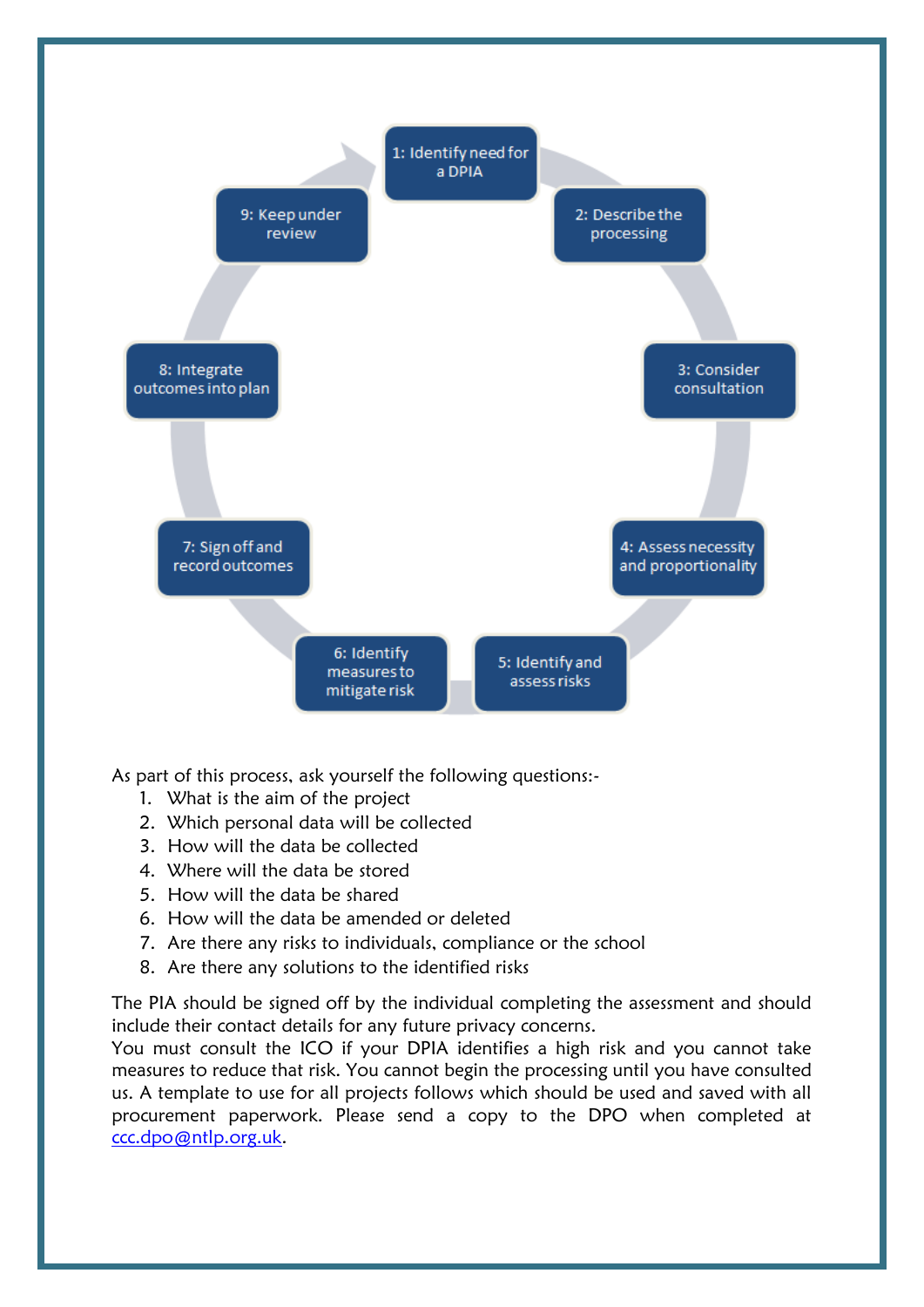### DATA PROTECTION IMPACT ASSESSMENT TEMPLATE

 $1.$ Step 1: Identify the need for a DPIA

Explain broadly what project aims to achieve and what type of processing it involves. Summarise why you identified the need for a DPIA.

#### $2.$ Step 2: Describe the processing

Describe the nature of the processing: how will you collect, use, store and delete data? What is the source of the data? Will you be sharing data with anyone? What types of processing identified as likely high risk are involved?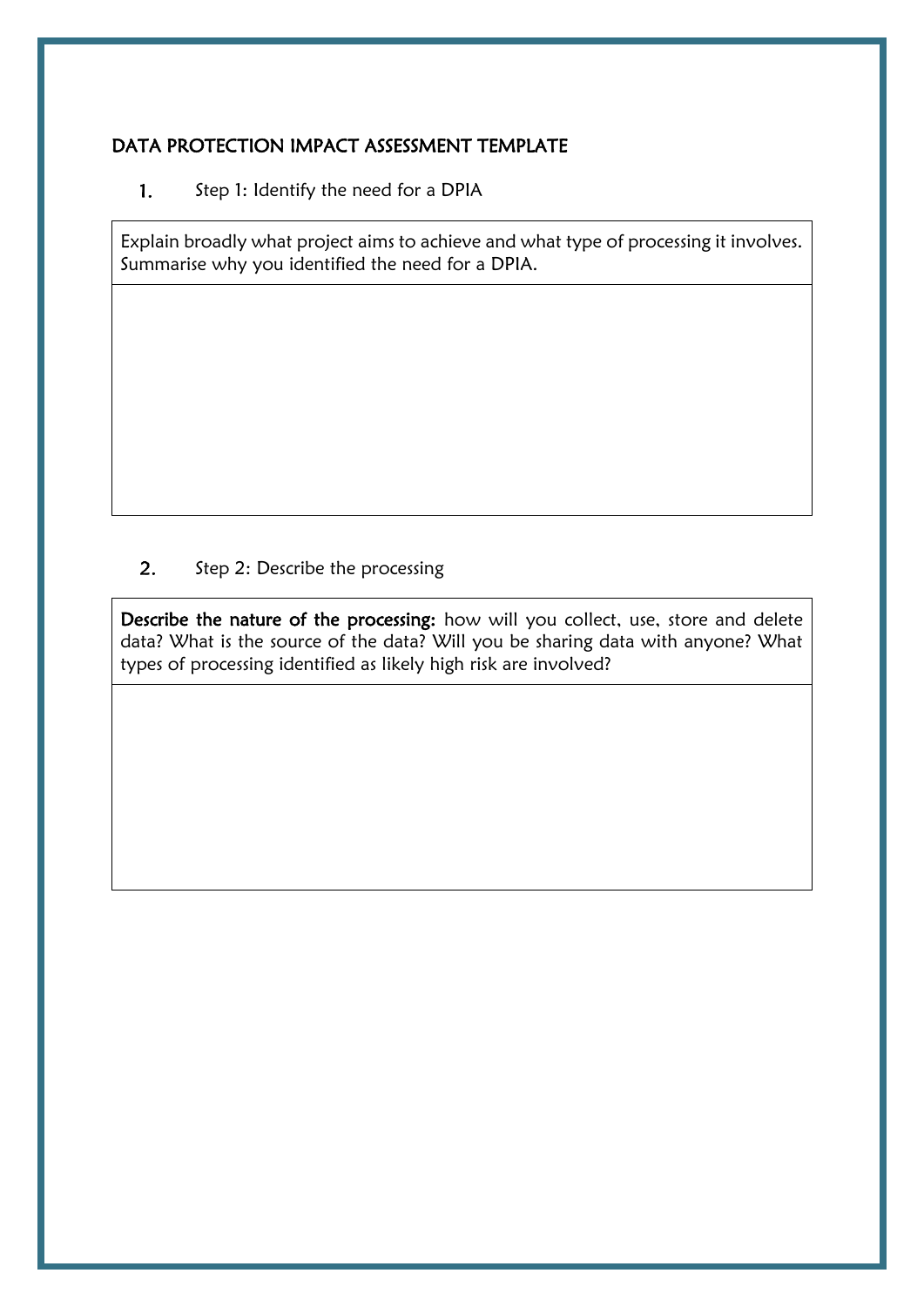Describe the scope of the processing: what is the nature of the data, and does it include special category or criminal offence data? How much data will you be collecting and using? How often? How long will you keep it? How many individuals are affected? What geographical area does it cover?

Describe the context of the processing: what is the nature of your relationship with the individuals? How much control will they have? Would they expect you to use their data in this way? Do they include children or other vulnerable groups? Are there prior concerns over this type of processing or security flaws? Is it novel in any way? What is the current state of technology in this area? Are there any current issues of public concern that you should factor in? Are you signed up to any approved code of conduct or certification scheme (once any have been approved)?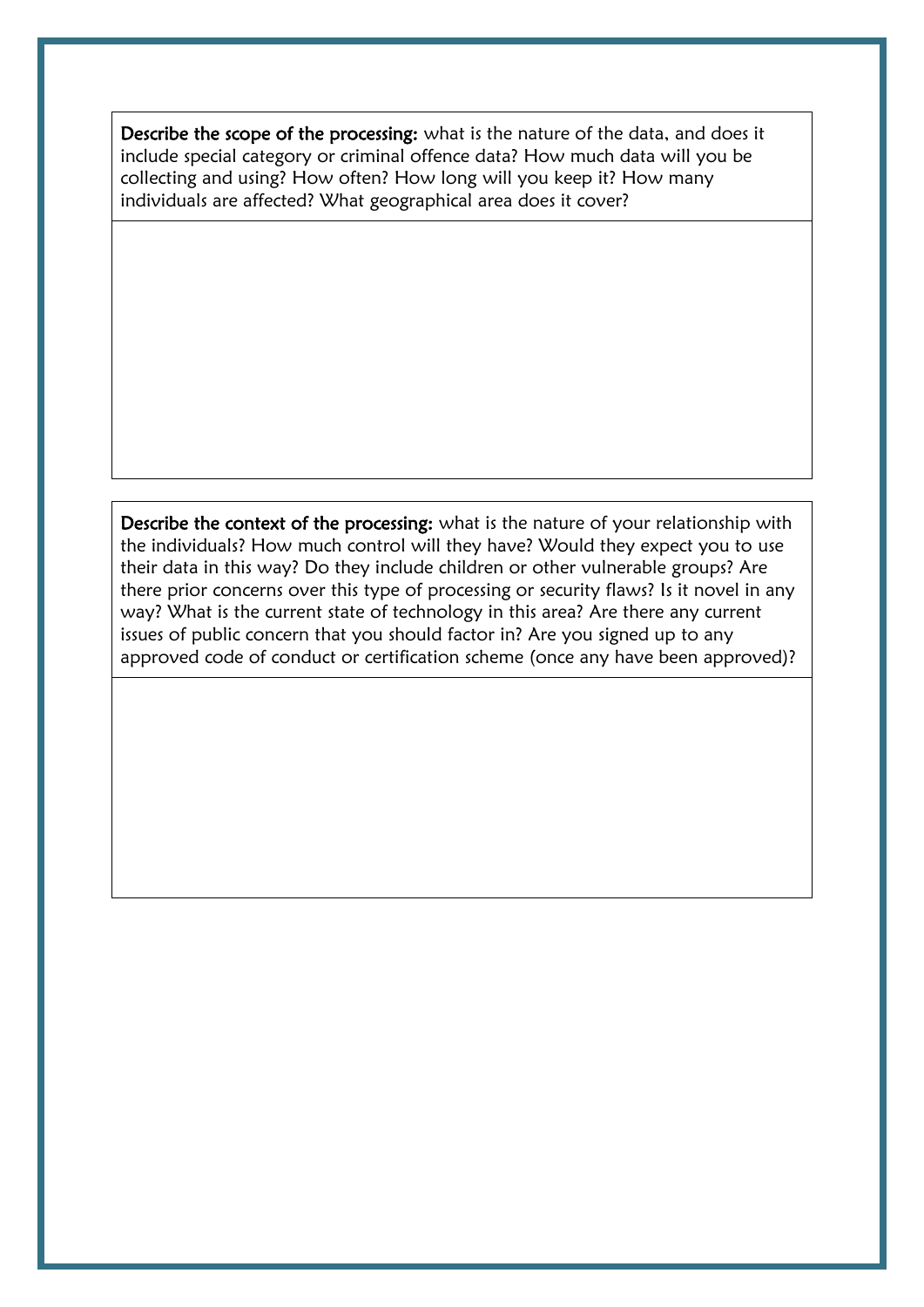Describe the purposes of the processing: what do you want to achieve? What is the intended effect on individuals? What are the benefits of the processing – for you, and more broadly?

 $3.$ Step 3: Consultation process

Consider how to consult with relevant stakeholders: describe when and how you will seek individuals' views – or justify why it's not appropriate to do so. Who else do you need to involve within your organisation? Do you need to ask your processors to assist? Do you plan to consult information security experts, or any other experts?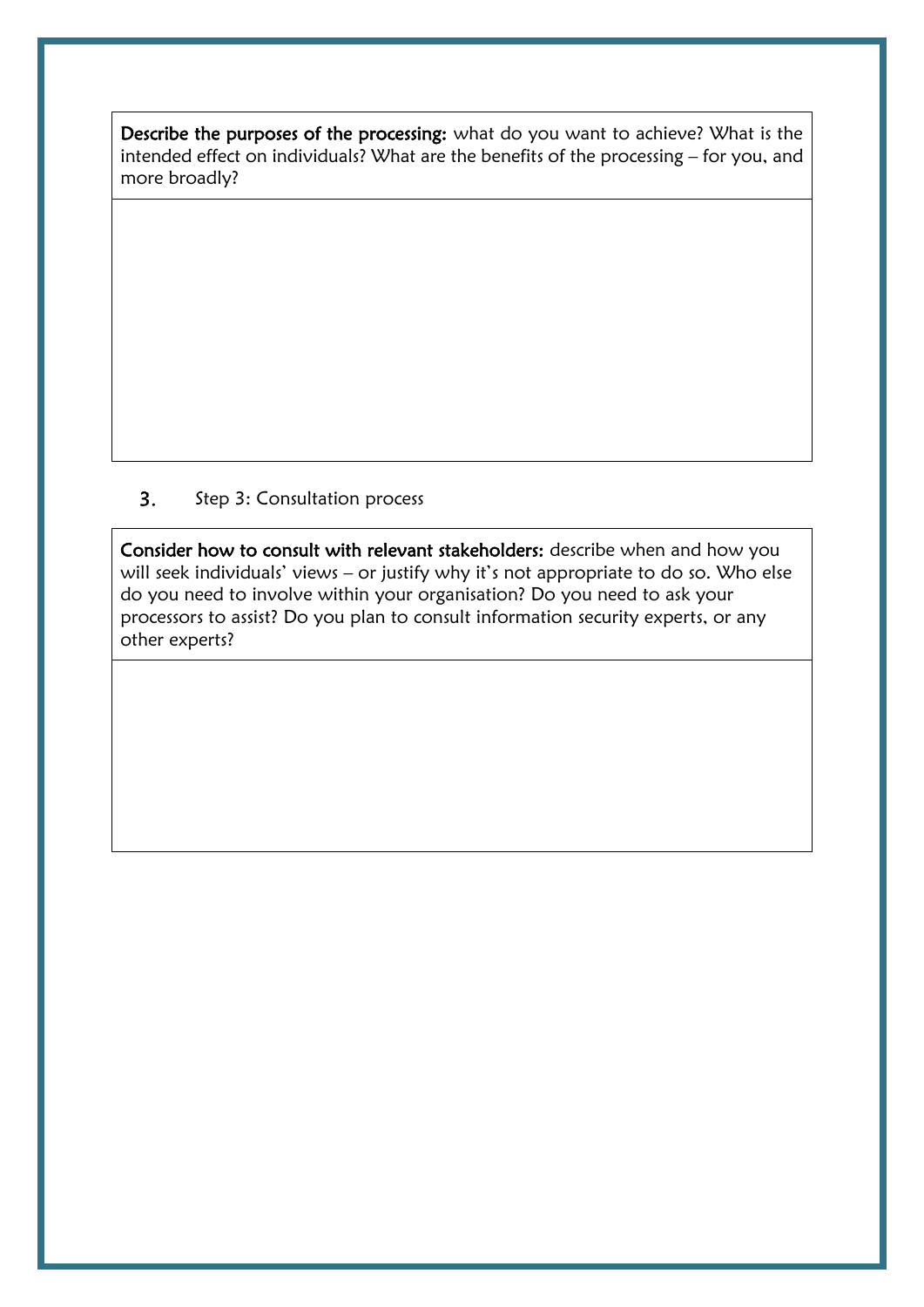#### $4.$ Step 4: Assess necessity and proportionality

Describe compliance and proportionality measures, in particular: what is your lawful basis for processing? Does the processing actually achieve your purpose? Is there another way to achieve the same outcome? How will you prevent function creep? How will you ensure data quality and data minimisation? What information will you give individuals? How will you help to support their rights? What measures do you take to ensure processors comply? How do you safeguard any international transfers?

#### 5. Step 5: Identify and assess risks

| Describe source of risk and nature of potential impact<br>on individuals. Include associated compliance and<br>corporate risks as necessary. | Likelihood<br>of harm | Severity of<br>harm | Overall<br>risk |
|----------------------------------------------------------------------------------------------------------------------------------------------|-----------------------|---------------------|-----------------|
|                                                                                                                                              | Remote,               | Minimal,            | Low,            |
|                                                                                                                                              | possible or           | significant         | medium          |
|                                                                                                                                              | probable              | or severe           | or high         |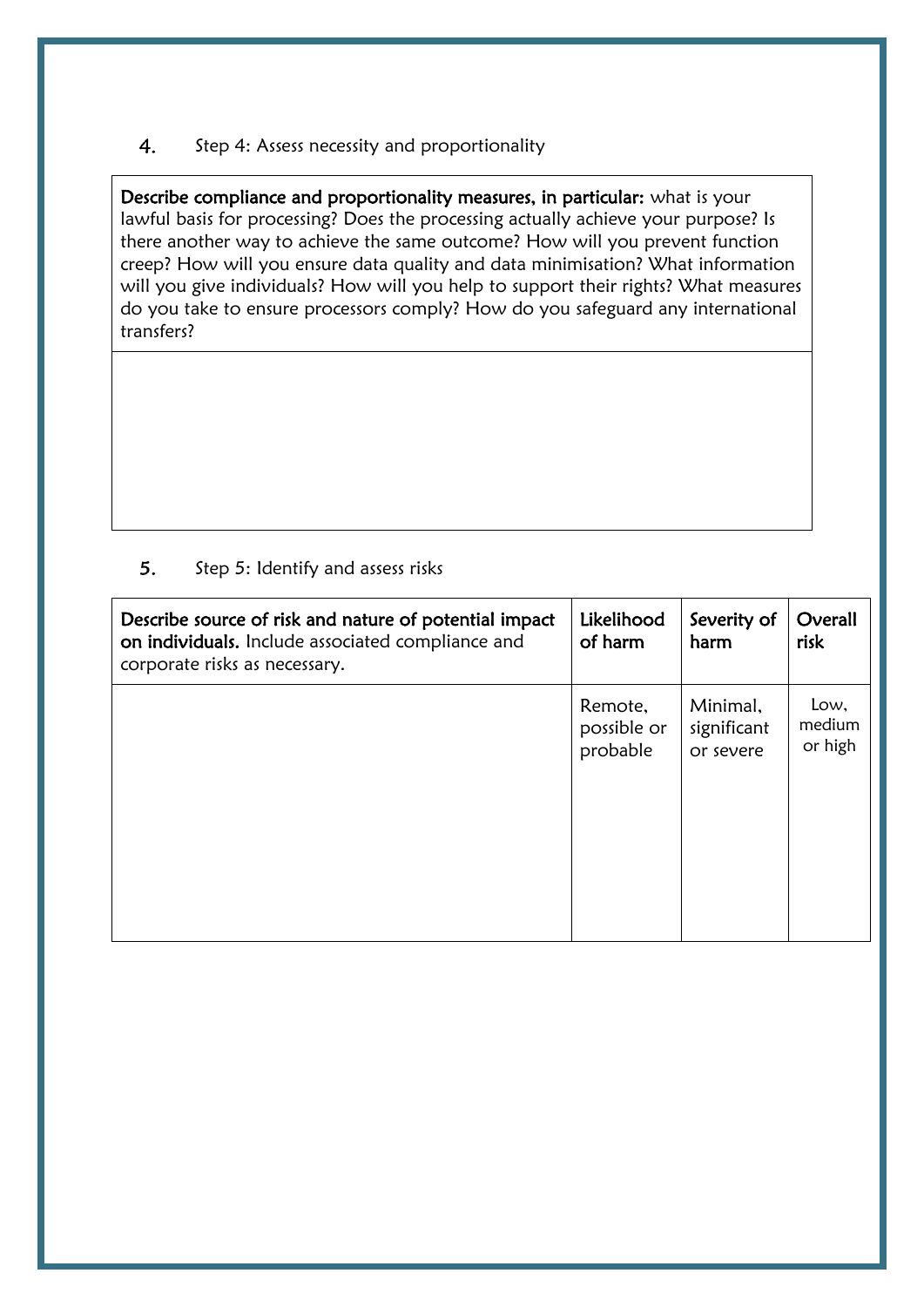## 6. Step 6: Identify measures to reduce risk

| Identify additional measures you could take to reduce or eliminate risks identified as<br>medium or high risk in step 5 |                                        |                                   |                       |                     |
|-------------------------------------------------------------------------------------------------------------------------|----------------------------------------|-----------------------------------|-----------------------|---------------------|
| <b>Risk</b>                                                                                                             | Options to reduce or<br>eliminate risk | Effect on<br>risk                 | Residual<br>risk      | Measure<br>approved |
|                                                                                                                         |                                        | Eliminated<br>reduced<br>accepted | Low<br>medium<br>high | Yes/no              |

#### $\overline{7}$ . Step 7: Sign off and record outcomes

| ltem                                    | Name/date | <b>Notes</b>                                                                                 |
|-----------------------------------------|-----------|----------------------------------------------------------------------------------------------|
| Measures approved by:                   |           | Integrate actions back into<br>project plan, with date and<br>responsibility for completion  |
| Residual risks approved<br>by:          |           | If accepting any residual high<br>risk, consult the ICO before<br>going ahead                |
| DPO advice provided:                    |           | DPO should advise on<br>compliance, step 6 measures<br>and whether processing can<br>proceed |
| Summary of DPO advice:                  |           |                                                                                              |
| DPO advice accepted<br>or overruled by: |           | If overruled, you must<br>explain your reasons                                               |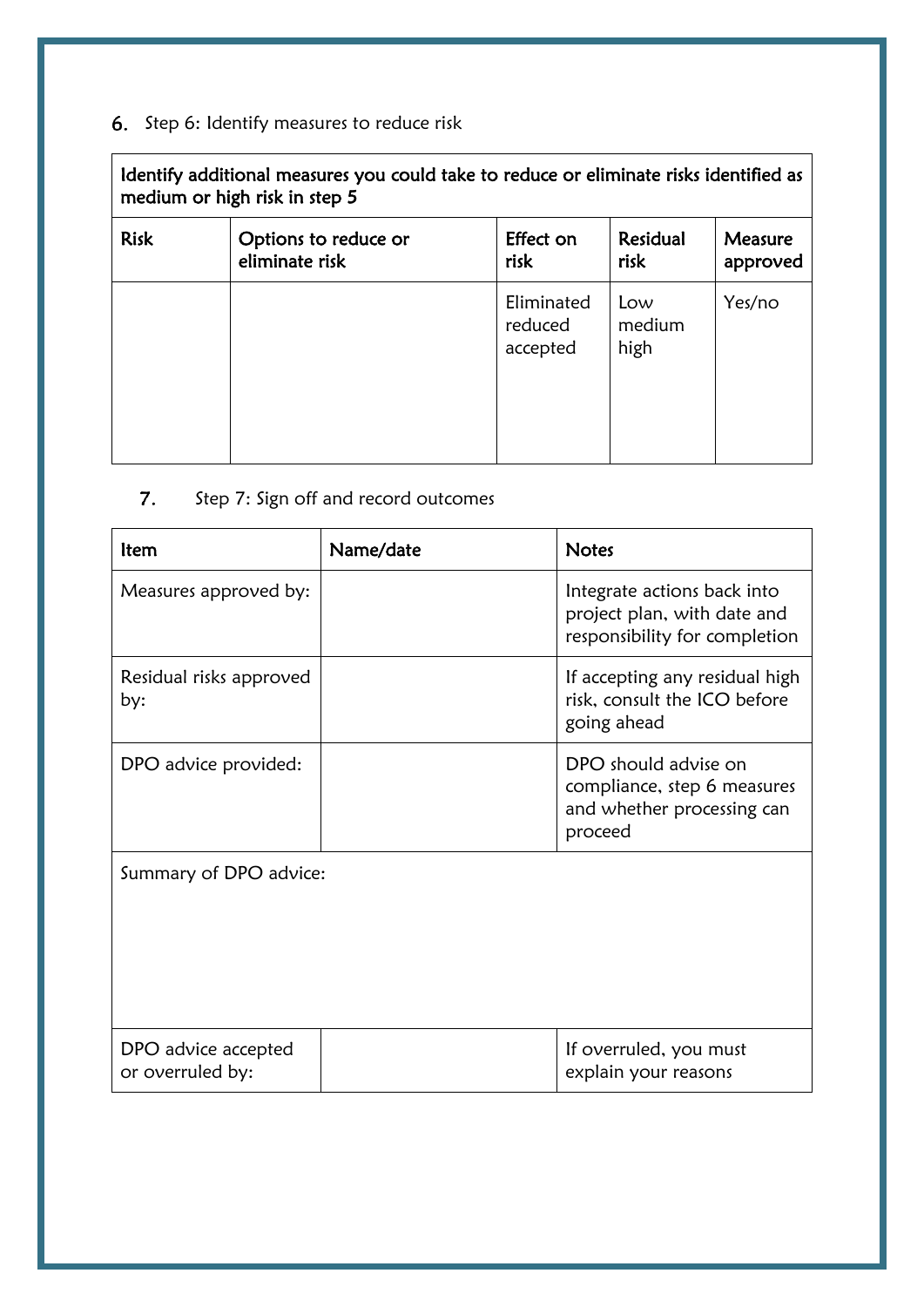| Comments:                               |                                                                                       |
|-----------------------------------------|---------------------------------------------------------------------------------------|
| Consultation responses<br>reviewed by:  | If your decision departs from<br>individuals' views, you must<br>explain your reasons |
| Comments:                               |                                                                                       |
| This DPIA will kept<br>under review by: | The DPO should also review<br>ongoing compliance with<br><b>DPIA</b>                  |

#### Data breaches

- 17.1. The term 'personal data breach' refers to a breach of security which has led to the destruction, loss, alteration, unauthorised disclosure of, or access to, personal data.
- 17.2. The headteacher will ensure that all staff members are made aware of, and understand, what constitutes a data breach as part of their CPD training.
- 17.3. Where a breach is likely to result in a risk to the rights and freedoms of individuals, the relevant supervisory authority will be informed.
- 17.4. All notifiable breaches will be reported to the relevant supervisory authority within 72 hours of the school becoming aware of it.
- 17.5. The risk of the breach having a detrimental effect on the individual, and the need to notify the relevant supervisory authority, will be assessed on a case-by-case basis.
- 17.6. In the event that a breach is likely to result in a high risk to the rights and freedoms of an individual, the school will notify those concerned directly.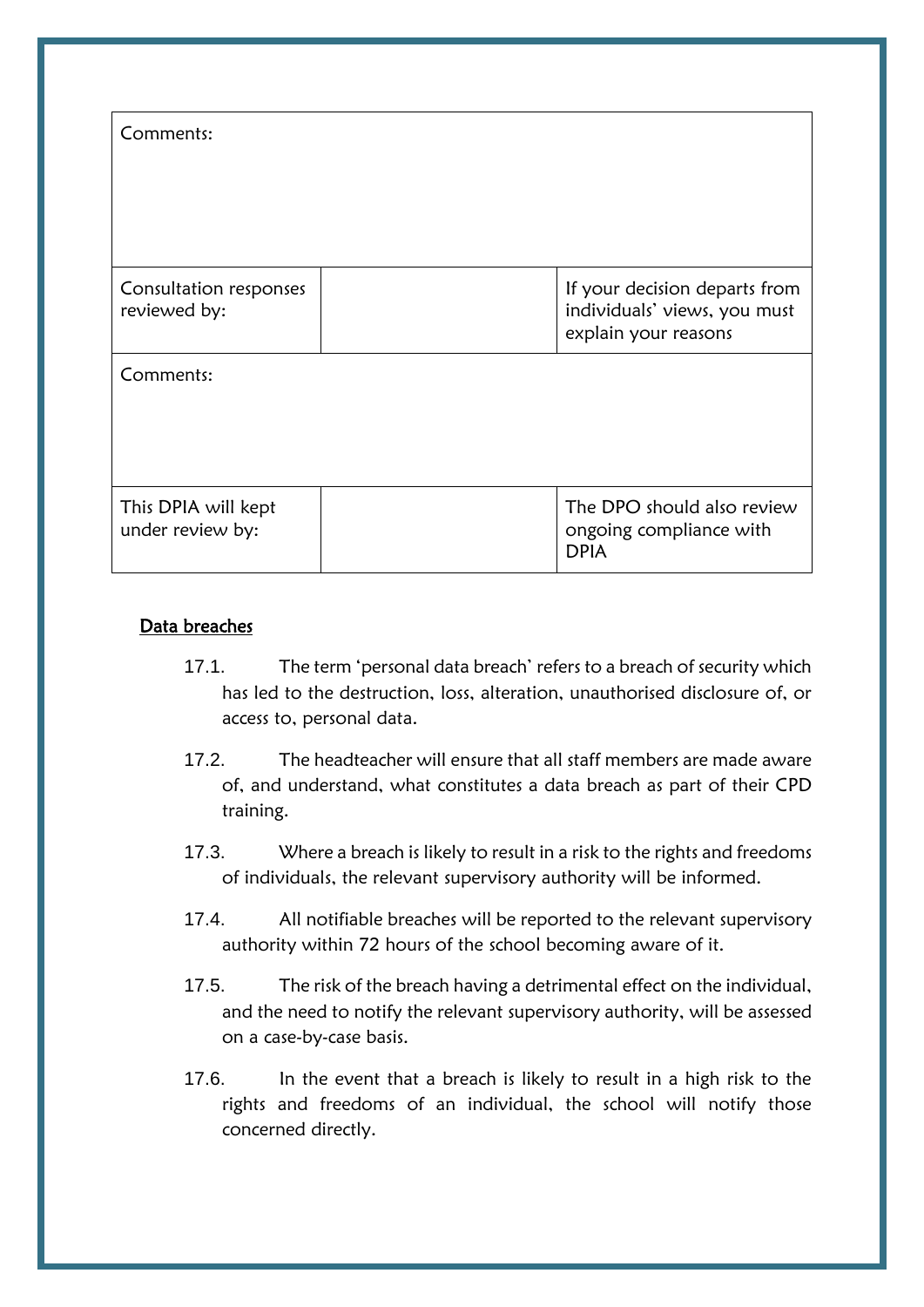- 17.7. A 'high risk' breach means that the threshold for notifying the individual is higher than that for notifying the relevant supervisory authority.
- 17.8. In the event that a breach is sufficiently serious, the public will be notified without undue delay.
- 17.9. Effective and robust breach detection, investigation and internal reporting procedures are in place at the school, which facilitate decisionmaking in relation to whether the relevant supervisory authority or the public need to be notified.
- 17.10. Within a breach notification, the following information will be outlined:
	- The nature of the personal data breach, including the categories and approximate number of individuals and records concerned
	- The name and contact details of the DPO
	- An explanation of the likely consequences of the personal data breach
	- A description of the proposed measures to be taken to deal with the personal data breach
	- Where appropriate, a description of the measures taken to mitigate any possible adverse effects
- 17.11. Failure to report a breach when required to do so may result in a fine, as well as a fine for the breach itself.

#### Data security

- 18.1. Confidential paper records will be kept in a locked filing cabinet, drawer or safe, with restricted access.
- 18.2. Confidential paper records will not be left unattended or in clear view anywhere with general access.
- 18.3. Digital data is coded, encrypted or password-protected, both on a local hard drive and on a network drive that is regularly backed up offsite.
- 18.4. Where data is saved on removable storage or a portable device, the device will be kept in a locked filing cabinet, drawer or safe when not in use.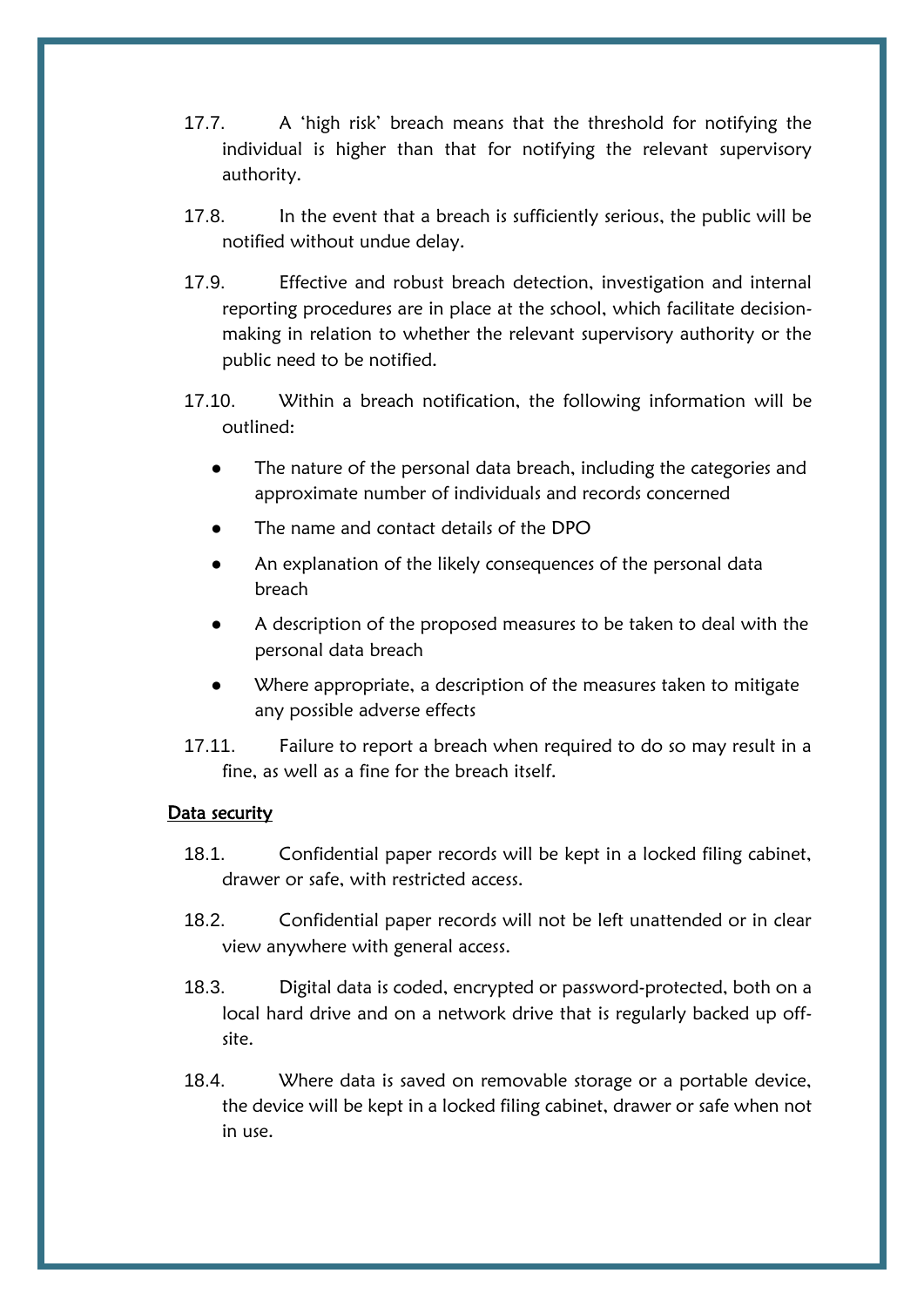- 18.5. Memory sticks will not be used to hold personal information unless they are password-protected and fully encrypted.
- 18.6. All electronic devices are password-protected to protect the information on the device in case of theft.
- 18.7. Where possible, the school enables electronic devices to allow the remote blocking or deletion of data in case of theft.
- 18.8. Staff and governors will not use their personal laptops or computers for school purposes.
- 18.9. All necessary members of staff are provided with their own secure login and password, and every computer regularly prompts users to change their password monthly.
- 18.10. Emails containing sensitive or confidential information are password-protected when there are unsecure servers between the sender and the recipient.
- 18.11. Circular emails are sent blind carbon copy (bcc) to all, so email addresses are not disclosed to other recipients.
- 18.12. When sending confidential information, staff will always check that the recipient is correct before sending.
- 18.13. Where personal information that could be considered private or confidential is taken off the premises, either in electronic or paper format, staff will take extra care to follow the same procedures for security, e.g. keeping devices under lock and key. The person taking the information from the school premises accepts full responsibility for the security of the data.
- 18.14. Before sharing data, all staff members will ensure:
	- They are allowed to share it.
	- That adequate security is in place to protect it.
	- Who will receive the data has been outlined in a privacy notice.
- 18.15 Under no circumstances are visitors allowed access to confidential or personal information. Visitors to areas of the school containing sensitive information are supervised at all times.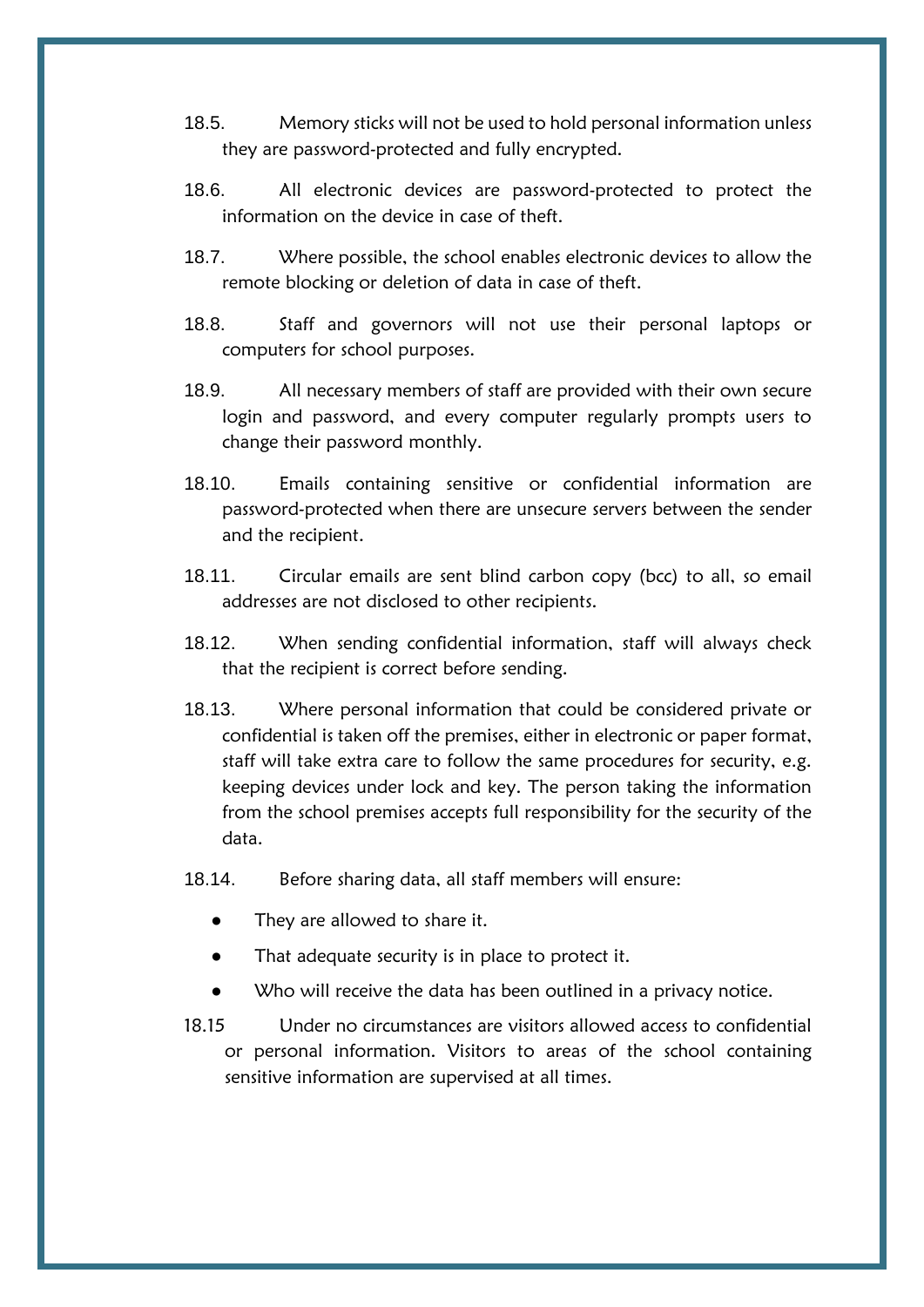- 18.16 The physical security of the school's buildings and storage systems, and access to them, is reviewed on an annual basis by the School Business Manager. If an increased risk in vandalism/burglary/theft is identified, extra measures to secure data storage will be put in place.
- 18.17 St Cuthbert's RC Primary School takes its duties under the GDPR seriously and any unauthorised disclosure may result in disciplinary action.
- 18.18 The school business manager (SBM) is responsible for continuity and recovery measures are in place to ensure the security of protected data.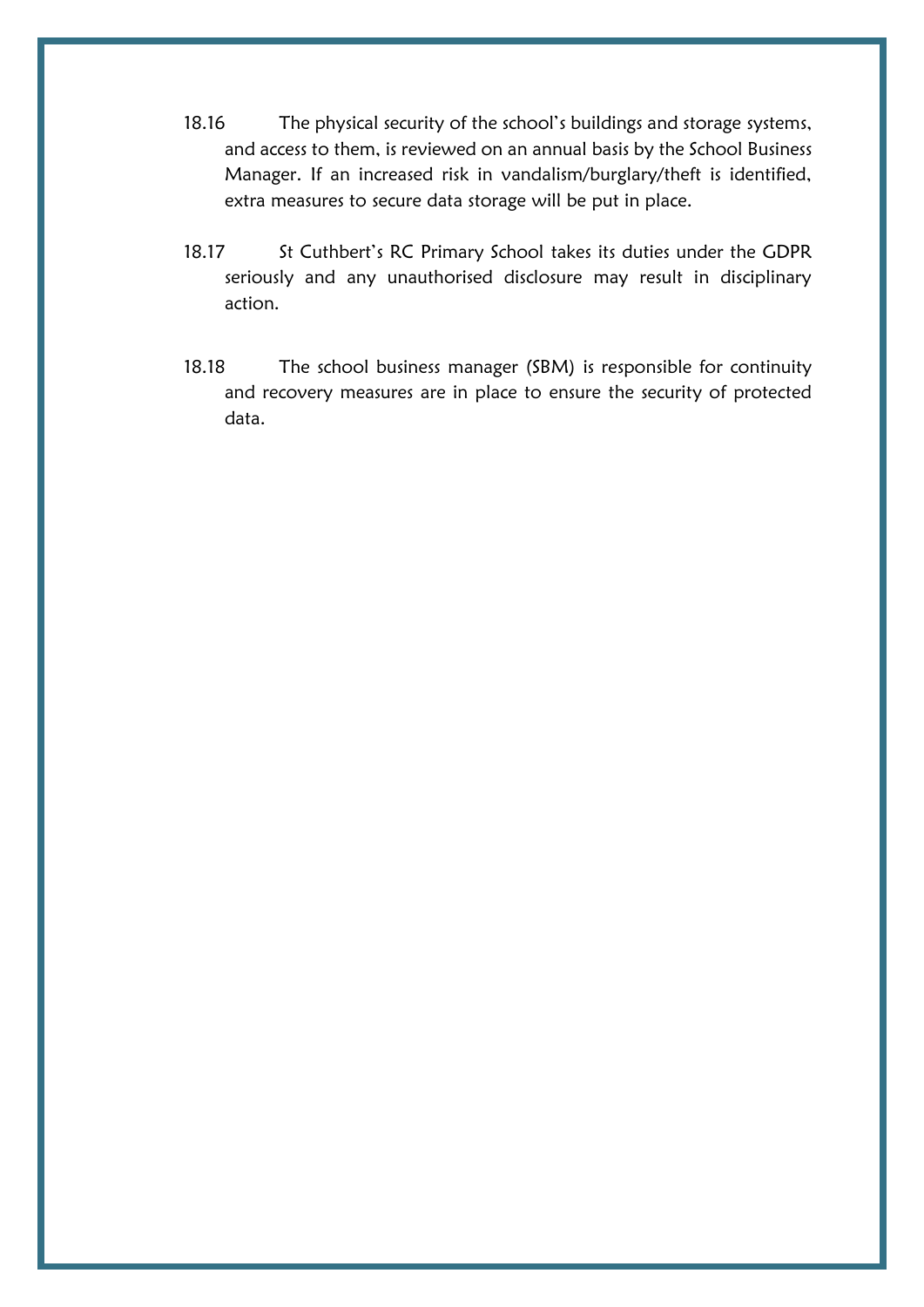

#### Publication of information

- 19.1. St Cuthbert's RC Primary School publishes information on its website that will be made routinely available, including:
	- Policies and procedures
	- Annual reports if required by legislation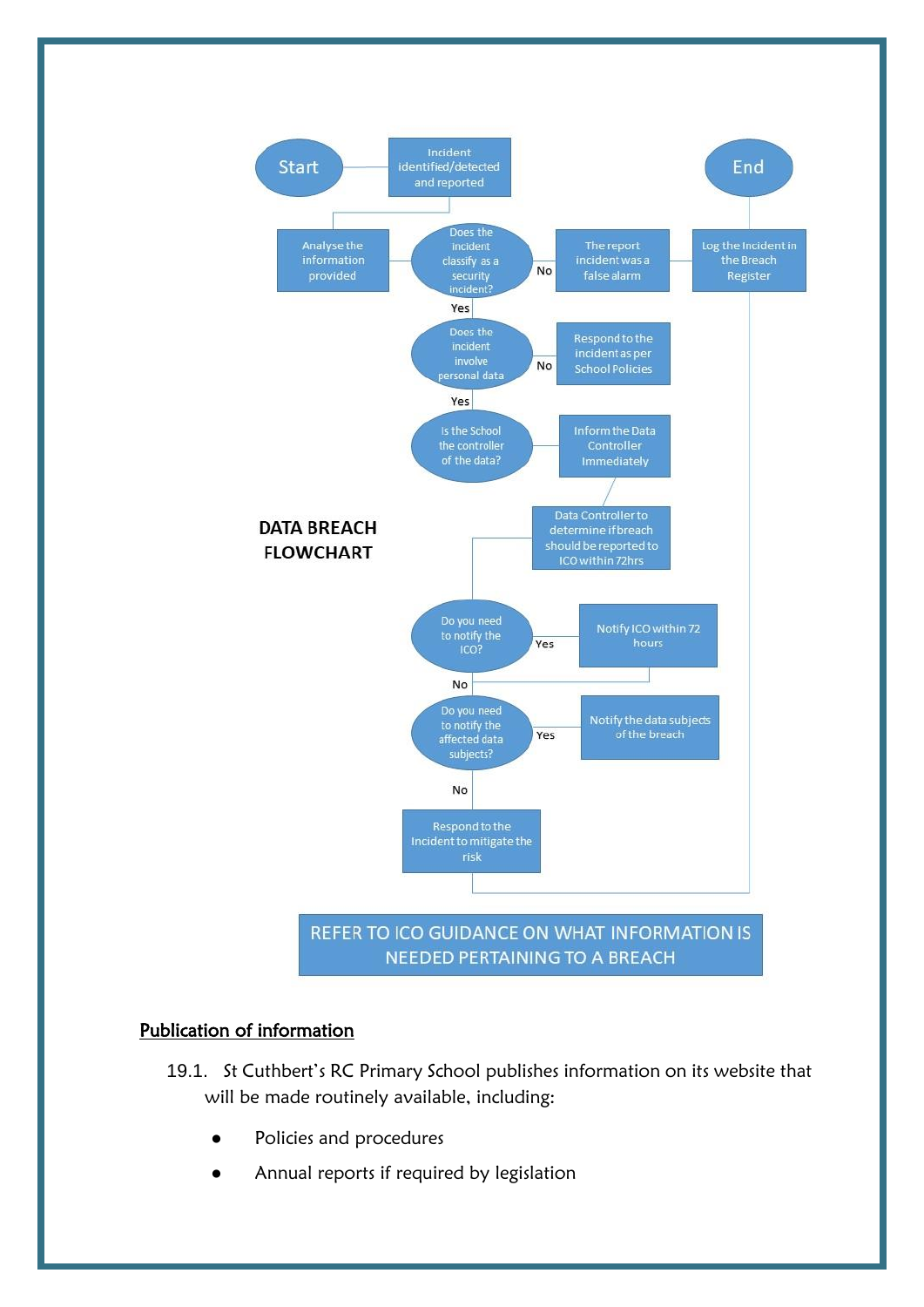- Financial information e.g. pupil premium and sport grant spend data
- 19.2. St Cuthbert's RC Primary School will not publish any personal information, including photos, on its website without the permission of the affected individual.
- 19.3. When uploading information to the school website, staff are considerate of any metadata or deletions which could be accessed in documents and images on the site.

#### **Photography**

- 20.1. The school will always indicate its intentions for taking photographs of pupils and will retrieve permission before publishing them.
- 20.2. If the school wishes to use images/video footage of pupils in a publication, such as the school website, prospectus, or recordings of school plays, written permission will be sought for the particular usage from the parent of the pupil.
- 20.3. Images captured by individuals for recreational/personal purposes, and videos made by parents for family use, are exempt from the GDPR.

#### Data retention

- 21.1 Data will not be kept for longer than is necessary.
- 21.2 Unrequired data will be deleted as soon as practicable.
- 21.3 Some educational records relating to former pupils or employees of the school may be kept for an extended period for legal reasons, but also to enable the provision of references or academic transcripts.
- 21.4 Paper documents will be shredded or pulped, and electronic memories scrubbed clean or destroyed, once the data should no longer be retained.

#### DBS data

- 21.5 All data provided by the DBS will be handled in line with data protection legislation; this includes electronic communication.
- 21.6 Data provided by the DBS will never be duplicated.